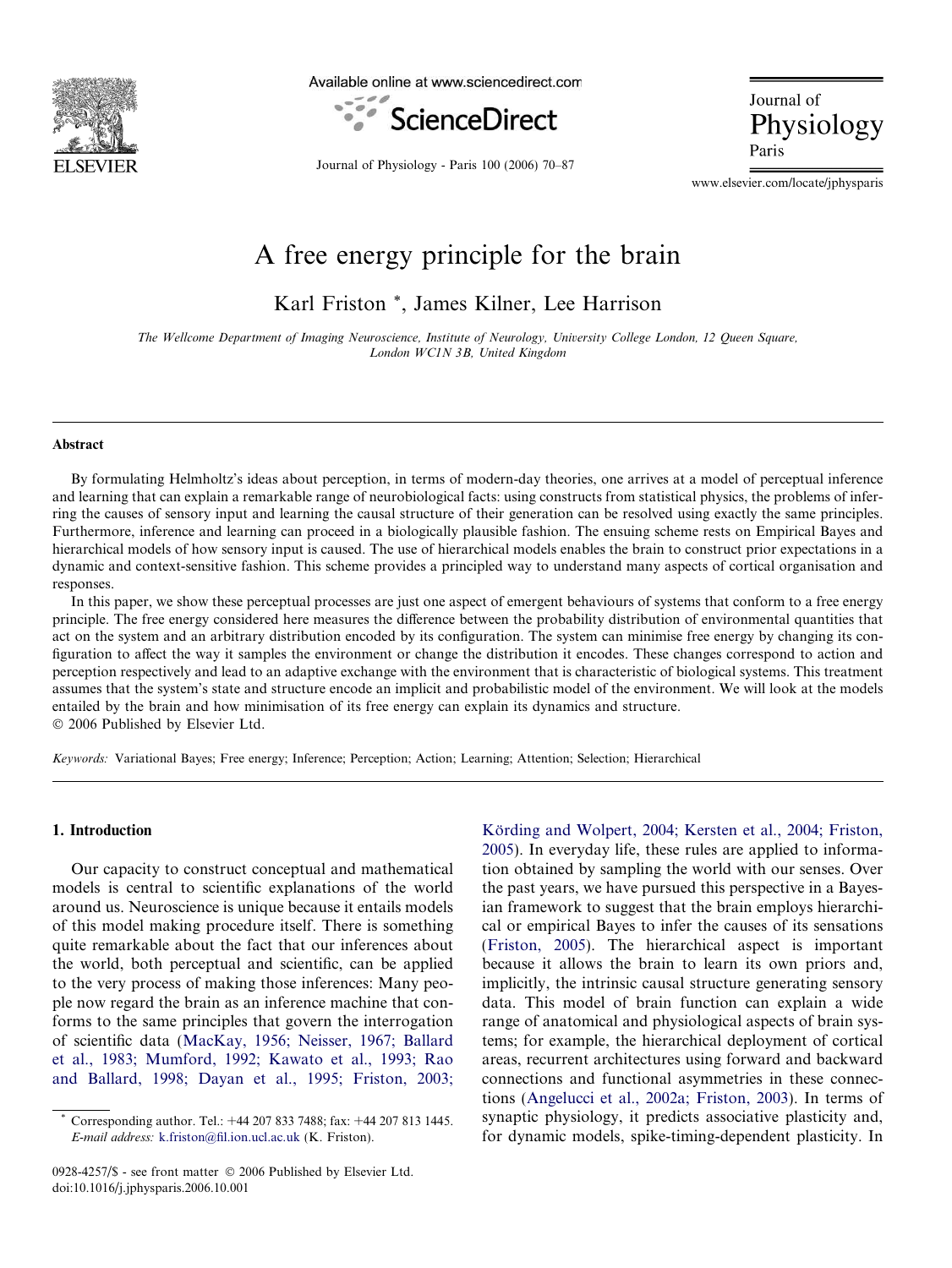terms of electrophysiology it accounts for classical and extra-classical receptive field effects and long-latency or endogenous components of evoked cortical responses (Rao and Ballard, 1998; Friston, 2005). It predicts the attenuation of responses encoding prediction error with perceptual learning and explains many phenomena like repetition suppression, mismatch negativity and the P300 in electroencephalography. In psychophysical terms, it accounts for the behavioural correlates of these physiological phenomena, e.g., priming, and global precedence (see Friston, 2005 for an overview).

It is fairly easy to show that both perceptual inference and learning rest on a minimisation of free energy (Friston, 2003) or suppression of prediction error (Rao and Ballard, 1998). The notion of free energy derives from statistical physics and is used widely in machine learning to convert difficult integration problems, inherent in inference, into easier optimisation problems. This optimisation or free energy minimisation can, in principle, be implemented using relatively simple neuronal infrastructures.

The purpose of this paper is to suggest that inference is just one emergent aspect of free energy minimisation and that a free energy principle for the brain can explain the intimate relationship between perception and action. Furthermore, the processes entailed by the free energy principle cover not just inference about the current state of the world but a dynamic encoding of context that bears the hallmarks of attention and related mechanisms.

The free energy principle states that systems change to decrease their free energy. The concept of free-energy arises in many contexts, especially physics and statistics. In thermodynamics, free energy is a measure of the amount of work that can be extracted from a system, and is useful in engineering applications. It is the difference between the energy and the entropy of a system. Free-energy also plays a central role in statistics, where, borrowing from statistical thermodynamics; approximate inference by variational free energy minimization (also known as variational Bayes, or ensemble learning) has maximum likelihood and maximum a posteriori methods as special cases. It is this sort of free energy, which is a measure of statistical probability distributions; we apply to the exchange of biological systems with the world. The implication is that these systems make implicit inferences about their surroundings. Previous treatments of free energy in inference (e.g., predictive coding) have been framed as explanations or mechanistic descriptions. In this work, we try to go a step further by suggesting that free energy minimisation is mandatory in biological systems and therefore has a more fundamental status. We try to do this by presenting a series of heuristics that draw from theoretical biology and statistical thermodynamics.

## 2. Overview

This paper has three sections. In the first (Sections 3–7), we lay out the theory behind the free energy principle, starting from a selectionist standpoint and ending with the implications of the free energy principle in neurobiological and cognitive terms. The second section (Sections 8–10) addresses the implementation of free energy minimisation in hierarchical neuronal architectures and provides a simple simulation of sensory evoked responses. This illustrates some of the key behaviours of brain-like systems that self-organise in accord with the free energy principle. A key phenomenon; namely, suppression of prediction error by top-down predictions from higher cortical areas, is examined in the third section. In this final section (Section 11), we focus on one example of how neurobiological studies are being used to address the free energy principle. In this example, we use functional magnetic resonance imaging (fMRI) of human subjects to examine visually evoked responses to predictable and unpredictable stimuli.

#### 3. Theory

In this section, we develop a series of heuristics that lead to a variational free energy principle for biological systems and, in particular, the brain. We start with evolutionary or selectionist considerations that transform difficult questions about how biological systems operate into simpler questions about the constraints on their behaviour. These constraints lead us to the important notion of an ensemble density that is encoded by the state of the system. This density is used to construct a free energy for any system that is in exchange with its environment. We then consider the implications of minimising this free energy with regard to quantities that determine the systems (i.e., brains) state and, critically, its action upon the environment. We will see that this minimisation leads naturally to perceptual inference about the world, encoding of perceptual context (i.e., attention), perceptual learning about the causal structure of the environment and, finally, a principled exchange with, or sampling of, that environment.

Under the free energy principle (i.e., the brain changes to minimise its free energy), the free energy becomes a Lyapunov function for the brain. A Lyapunov function is a scalar function of a systems state that decreases with time; it is also referred to colloquially as a Harmony function in the neural network literature (Prince and Smolensky, 1997). There are many examples of related energy functionals in the time-dependent partial differential equations literature (e.g., Kloucek, 1998). Usually, one tries to infer the Lyapunov function given a systems structure and behaviour. In what follows we address the converse problem; given the Lyapunov function, what would systems that minimise free energy look like?

## 4. The nature of biological systems

Biological systems are thermodynamically open, in the sense that they exchange energy and entropy with the environment. Furthermore, they operate far-from-equilibrium and are dissipative, showing self-organising behaviour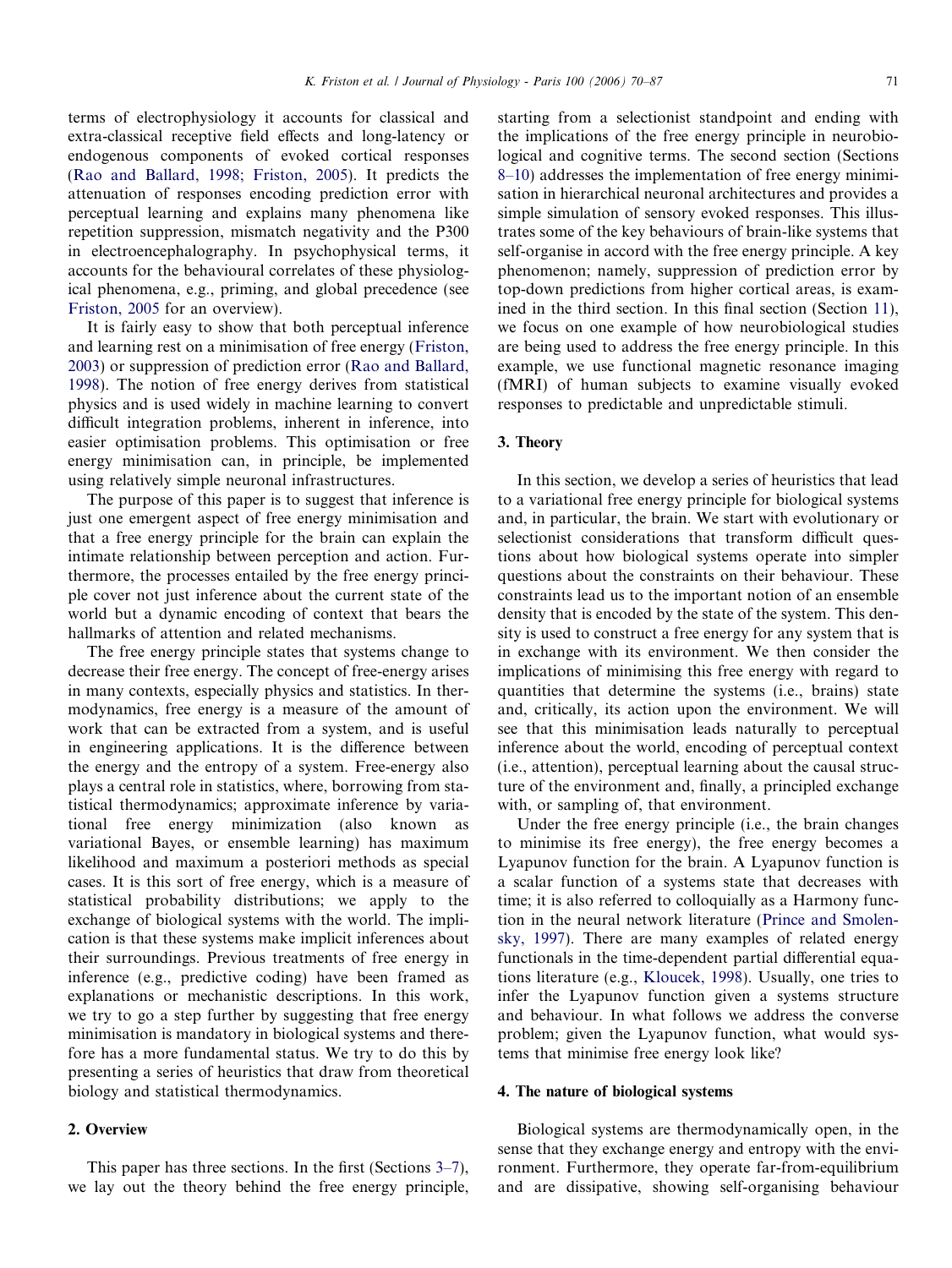(Ashby, 1947; Nicolis and Prigogine, 1977; Haken, 1983; Kauffman, 1993). However, biological systems are more than simply dissipative self-organising systems. They can negotiate a changing or non-stationary environment in a way that allows them to endure over substantial periods of time. This endurance means that they avoid phase transitions that would otherwise change their physical structure (interesting exceptions are phase-transitions in developmental trajectories; e.g., in metamorphic insects). A key aspect of biological systems is that they act upon the environment to change their position within it, or relation to it, in a way that precludes extremes of temperature, pressure and other external fields. By sampling or navigating the environment selectively they restrict their exchange with it within bounds that preserve their physical integrity and allow them to last longer. A fanciful example is provided in Fig. 1: Here, we have taken a paradigm example of a non-biological self-organising system, namely a snowflake and endowed it with wings that enable it to act on the environment. A normal snowflake will fall and encounter a phase-boundary, at which the environments temperature will cause it to melt. Conversely, snowflakes that can maintain their altitude, and regulate their temperature, survive indefinitely with a qualitatively recognisable form. The key difference between the normal and adaptive snowflake is the ability to change their relationship with the environment and maintain thermodynamic homeostasis. Similar mechanisms can be envisaged easily in an evolutionary setting, wherein systems that avoid phase-transitions will be selected above those that cannot (cf., the selection of chemotaxis in single-cell organisms or the phototropic behaviour of plants). By considering the nature of biological systems in terms of selective pressure one can replace difficult questions about how biological systems emerge with questions about what behaviours they must exhibit to exist. In other words, selection explains *how* biological systems arise; the only outstanding issue is *what* characterises they must possess. The snowflake example suggests biological systems act upon the environment to preclude phase-transitions. It is therefore sufficient to define a principle that ensures this sort of exchange with the environment. We will see that free energy minimisation in one such principle.

## *4.1. The ensemble density*

To develop these arguments formally, we need to define some quantities that describe the environment, the system and their interactions. Let  $\vartheta$  parameterise environmental forces or fields that act upon the system and  $\lambda$  be quantities that describe the systems physical state. We will unpack these quantities later. At the moment, we will simply note that they can be very high dimensional and time-varying.



Fig. 1. Schematic highlighting the difference between dissipative, self-organising systems like snowflakes and adaptive systems that can change their relationship to the environment. By occupying a particular environmental niche, biological systems can restrict themselves to a domain of parameter space that is far from phase-boundaries. The phase-boundary depicted here is a temperature phase-boundary that would cause the snowflake to melt (i.e., induce a phase-transition). In this fanciful example, we have assumed that snowflakes have been given the ability to fly and maintain their altitude (and temperature) and avoid being turned into raindrops.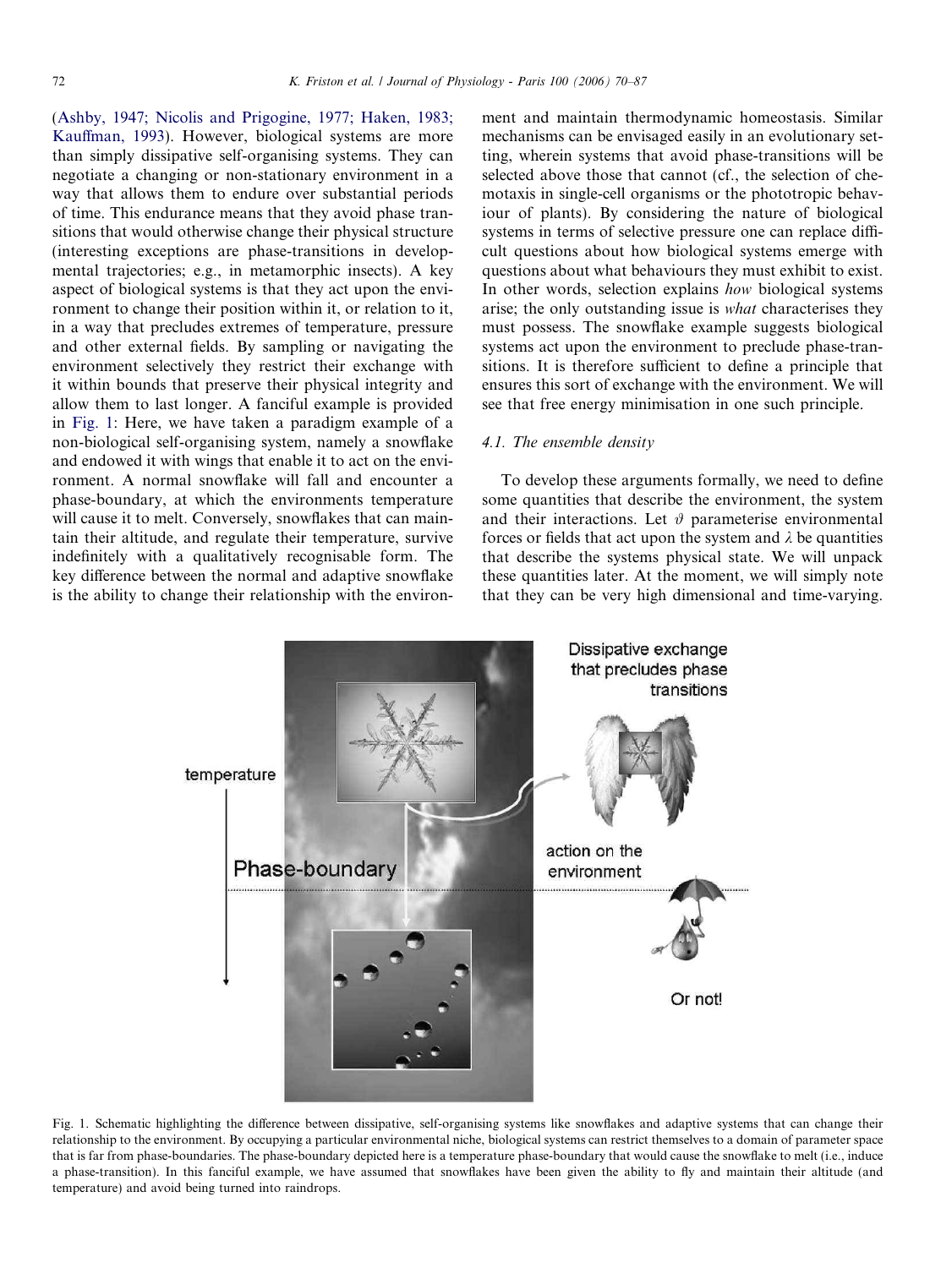To link these two quantities, we will invoke an arbitrary function  $q(\vartheta; \lambda)$ , which we will refer to as an ensemble density. This is some arbitrary density function on the environments parameters that is specified or encoded by the systems parameters. For example,  $\lambda$  could be the mean and variance of a Gaussian distribution on the environments temperature,  $\vartheta$ . The reason  $q(\vartheta; \lambda)$  is called an ensemble density is that it can be regarded as the probability density that a specific environmental state  $\vartheta$  would be selected from an infinite ensemble of environments given the systems state  $\lambda$ . Notice that  $q(\vartheta; \lambda)$  is not a conditional density because  $\lambda$  is treated as fixed and known (as opposed to a random variable).

Invoking the ensemble density links the state of the system to the environment and allows us to interpret the system as a probabilistic model of the environment. The ensemble density plays a central role in the free energy formulation described below. Before describing this formulation, we need to consider two other sets of variables that describe, respectively, the effect of the environment on the system and the effect of the system on the environment. We will denote these as  $\tilde{y}$  and  $\alpha$ , respectively.<sup>1</sup>  $\tilde{y}$  can be thought of as system states that are acted upon by the environment; for example the state of sensory receptors. This means that  $\tilde{y}$  can be regarded as sensory input. The action variables  $\alpha$  represent the force exerted by effectors that act on the environment to change sensory samples. We will represent this dependency by making the sensory samples  $\tilde{y}(\alpha)$  a functional of action. Sometimes, this dependency can be quite simple: For example, the activity of stretch receptors in muscle spindles is affected directly by muscular forces causing that spindle to contract. In other cases, the dependency can be more complicated: For example, the oculomotor system, controlling eye position, can influence the activity of every photoreceptor in the retina. Fig. 2 shows a schematic of these variables and how they relate to each other. With these quantities in place we can now formulate an expression for the systems free energy.

# 5. The free energy principle

The free energy is a scalar function of the ensemble density and the current sensory input. It comprises two terms<sup>2</sup>

$$
F = -\int q(\vartheta) \ln \frac{p(\tilde{y}, \vartheta)}{q(\vartheta)} d\vartheta = -\langle \ln p(\tilde{y}, \vartheta) \rangle_q + \langle \ln q(\vartheta) \rangle_q
$$
(1)

The first is the energy of this system expected under the ensemble density. The energy is simply the surprise or information about the joint occurrence of the sensory input and its causes  $\vartheta$ . The second term is the negative entropy of the ensemble density. Note that the free energy is defined by two densities; the ensemble density  $q(\vartheta; \lambda)$  and something we will call the generative density  $p(\tilde{v}, \vartheta)$ , from which one can *generate* sensory samples and their causes. The generative density factorises into a likelihood and prior density  $p(\tilde{y}|\vartheta)p(\vartheta)$ , which specify a generative model. This means the free energy induces a generative model for any system and an ensemble density over the causes or parameters of that model. The functional form of these densities is needed to evaluate the free energy. We will consider functional forms that may be employed by the brain in the next section. At the moment, we will just note that these functional forms enable the free energy to be defined as a function  $F(\tilde{y}, \lambda)$  of the systems sensory input and state.

The free energy principle states that all the quantities that can change; i.e., that are owned by the system, will change to minimise free energy. These quantities are the system parameters  $\lambda$  and the action parameters  $\alpha$ . This principle, as we will see below, is sufficient to account for adaptive exchange with the environment which precludes phase-transitions. We will show this by considering the implications of minimising the free energy with respect to  $\lambda$  and  $\alpha$ , respectively.

# *5.1. Perception: optimising* k

It is fairly easy to show that optimizing the systems parameters with respect to free energy renders the ensemble density the posterior or conditional density of the environmental causes, given the sensory data. This can be seen by rearranging Eq. (1) to show the dependence of the free energy on  $\lambda^3$ 

$$
F = -\ln p(\tilde{y}) + D(q(\vartheta; \lambda) \| p(\vartheta | \tilde{y}))
$$
\n(2)

Only the second term is a function of  $\lambda$ ; this is a Kullback– Leibler cross-entropy or divergence term that measures the difference between the ensemble density and the conditional density of the causes. Because this measure is always positive, minimising the free energy corresponds to making the ensemble density the same as the conditional density. In other words, the ensemble density encoded by the systems state becomes an approximation to the posterior probability of the causes of its sensory input. This means the system implicitly infers or represents the causes of its sensory samples. Clearly, this approximation depends upon the physical structure of the system and the implicit form of the ensemble density; and how closely this matches the causal structure of the environment. Again, invoking selectionist arguments; those systems that match their internal structure to the external causal structure of the environment in which they are immersed will be able to minimise their free energy more effectively.

<sup>&</sup>lt;sup>1</sup> Tilde denotes variables in generalised coordinates that cover highorder motion; i.e.,  $\tilde{y} = y, y', y'', \dots$  This is important when considering the free energy of dynamic systems and enables  $\alpha$  to affect  $\tilde{y}$  through its highorder temporal derivatives.

 $\langle \cdot \rangle_q$  means the expectation under the density q.

<sup>&</sup>lt;sup>3</sup> We have used the definition of Kullback–Leibler or relative entropy here  $D(q||p) = \int q \ln \frac{q}{p} d\vartheta$ .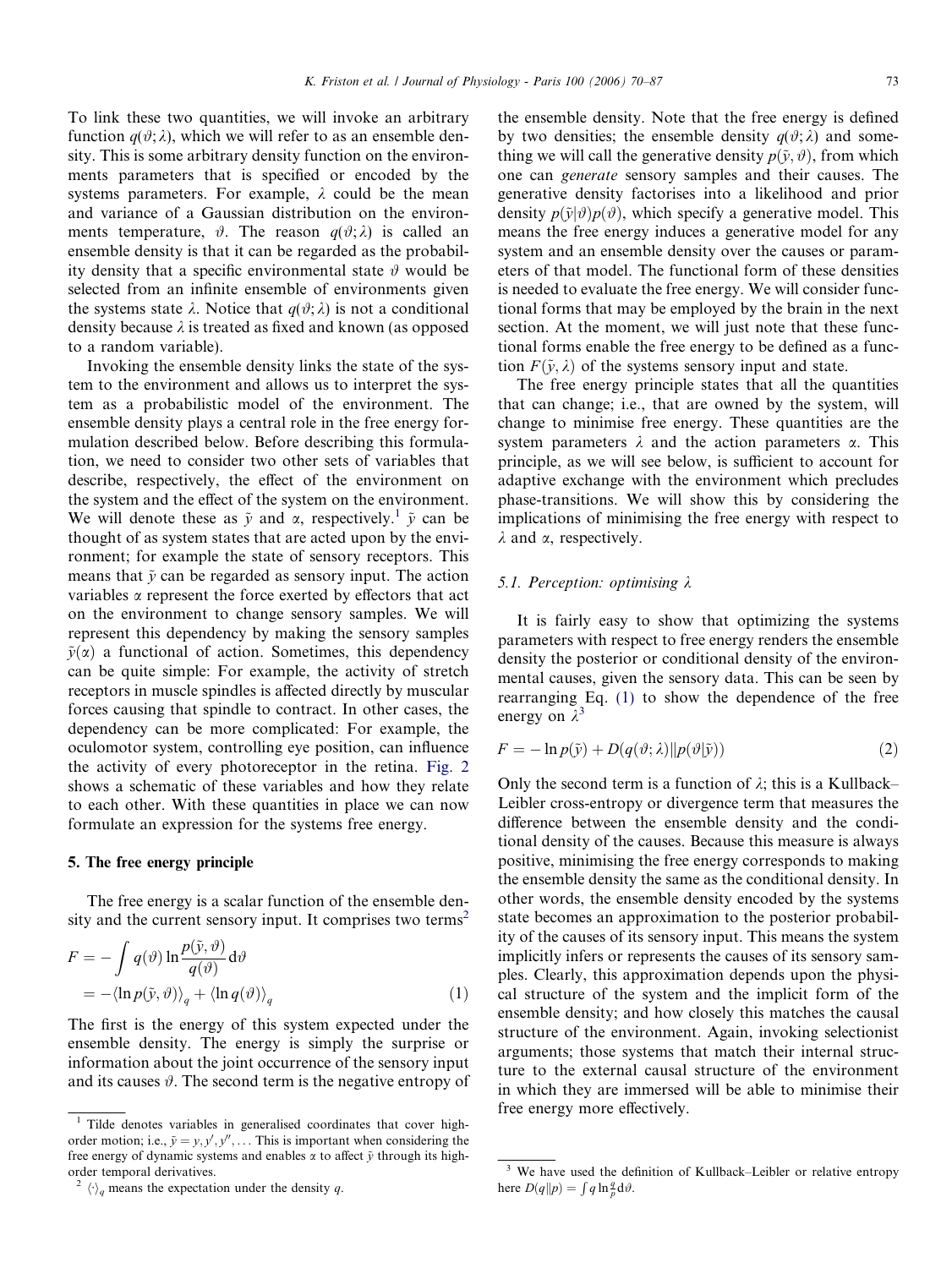

Fig. 2. Schematic detailing the quantities that define the free energy. These quantities refer to the internal configuration of the brain and quantities that determine how a system is influenced by the environment. This influence is encoded by the variables  $\tilde{v}(\alpha)$  that could correspond to sensory input or any other changes in the system state due to external environmental forces or fields. The parameters  $\alpha$  correspond to physical states of the system that change the way the external forces act upon it or, more simply, change the way the environment is sampled. A simple example of these would be the state of ocular motor systems controlling the direction of eye gaze.  $p(\tilde{y}(a), \theta)$  is the joint probability of sensory input and its causes,  $\theta$ .  $q(\theta; \lambda)$  is called an ensemble density and is encoded by the systems parameters,  $\lambda$ . These parameters (e.g., mean or expectation) change to minimise free energy,  $F$  and, in so doing, make the ensemble density an approximate conditional density on the causes of sensory input.

#### *5.2. Action: optimising* a

Changing the configuration of the system to move or resample the environment by minimising the free energy with respect to the action variables enforces a sampling of the environment that is consistent with the ensemble density. This can be seen with a second rearrangement of Eq. (1) that shows how the free energy depends upon  $\alpha$ 

$$
F = -\langle \ln p(\tilde{y}(\alpha)|\vartheta) \rangle_q + D(q(\vartheta)||p(\vartheta)) \tag{3}
$$

In this instance, only the first term is a function of action. Minimising this term corresponds to maximising the log probability of the sensory input, expected under the ensemble density. In other words, the system will reconfigure itself to sample sensory inputs that are the most likely under the ensemble density. However, as we have just seen, the ensemble density approximates the conditional distribution of the causes given sensory inputs. The inherent circularity obliges the system to fulfil its own expectations. In other words, the system will expose itself selectively to causes in the environment that it expects to encounter. However, these expectations are limited to the repertoire of physical states the system can occupy, which specify the ensemble density. Therefore, systems with a low free energy can only sample parts of the environment they can encode with their repertoire of physical states. Because the free energy is low, the inferred causes approximate the real environmental conditions. This means the systems physical state must be sustainable under these environmental forces, because each system is its own existence proof. In short, low free energy systems will look like they are responding adaptively to changes in the external or internal milieu, to maintain a homeostatic exchange with the environment.

Systems which fail to minimise free energy will have suboptimal structures for representing the ensemble density or inappropriate effectors for sampling the environment. These systems will not restrict themselves to specific domains of their milieu and will ultimately experience a phase transition.

In summary, the free energy principle can be motivated, quite simply, by noting that any system that does not minimise its free energy cannot respond to environmental changes and cannot have the attribute 'biological'. It follows that minimisation of free energy may be a necessary, if not sufficient, biological characteristic. The mechanism that causes biological systems to minimise their free energy can be ascribed to selective pressure; operating at somatic (i.e., the life time of the organism) or evolutionary timescales (Edelman, 1993). Before turning to minimisation of free energy in the brain, we now need to unpack the quantities describing the biological system and relate their dynamics to processes in neuroscience.

## *5.3. The mean-field approximation*

Hitherto, we have treated the quantities describing the environment together. Clearly, these quantities are enor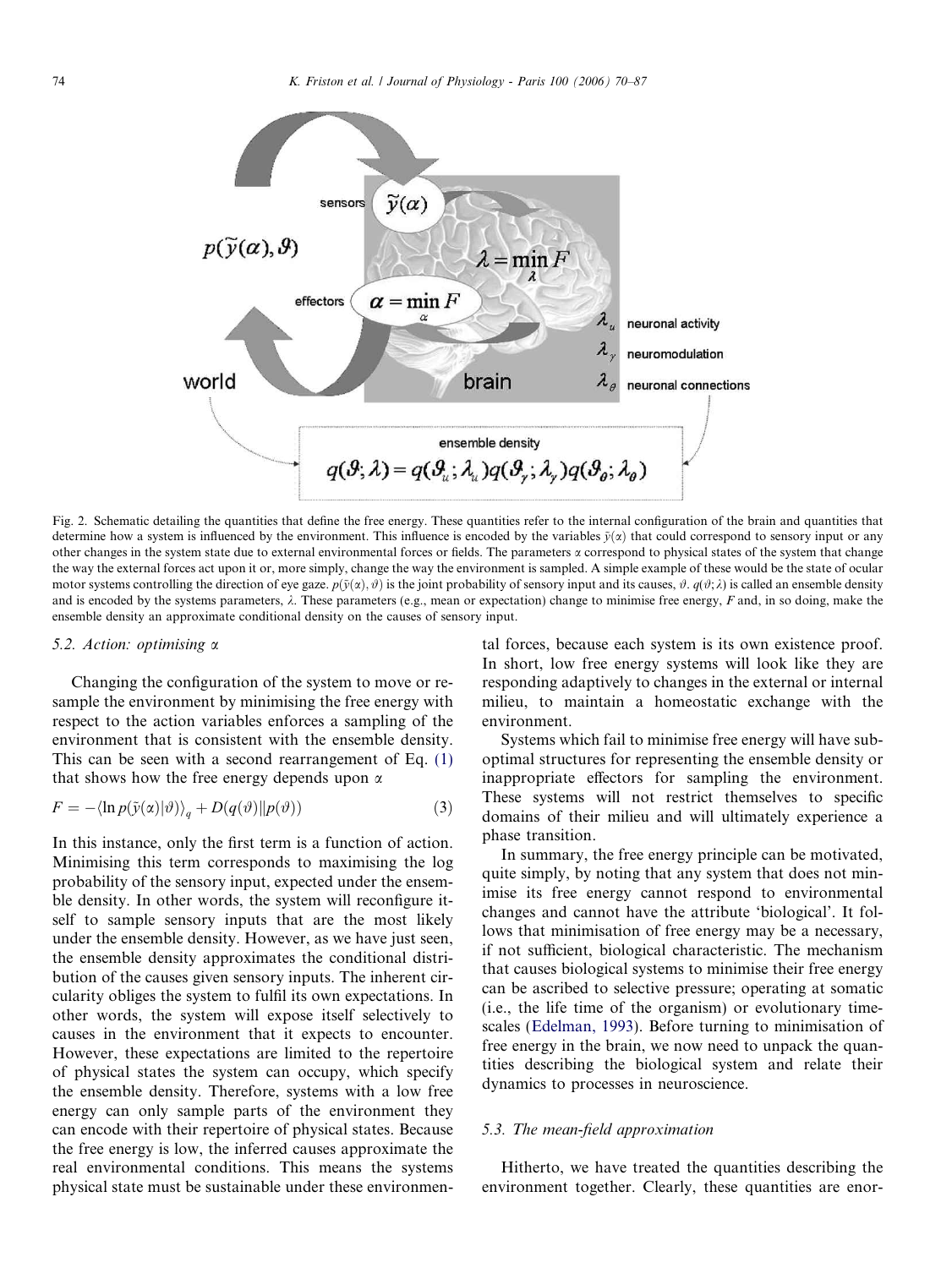mous in number and variety. A key difference among them is the timescales over which they change. We will use this distinction to partition the parameters into three sets  $\vartheta = \vartheta_u, \vartheta_{\gamma}, \vartheta_{\theta}$  that change quickly, slowly and very slowly; and factorise the ensemble density

$$
q(\vartheta) = \prod_i q(\vartheta_i; \lambda_i) = q(\vartheta_u; \lambda_u) q(\vartheta_\gamma; \lambda_\gamma) q(\vartheta_\theta; \lambda_\theta)
$$
\n(4)

This also induces a partitioning of the systems parameters into  $\lambda = \lambda_u, \lambda_v, \lambda_\theta$  that encode time-varying partitions of the ensemble density. The first set  $\lambda_u$ , are system quantities that change rapidly. These could correspond to neuronal activity or electromagnetic states of the brain and change with a timescale of milliseconds. The causes  $\vartheta_u$  they encode, correspond to rapidly changing environmental states, for example, changes in the environment caused by structural instabilities or other organisms.

The second set  $\lambda$ <sub>y</sub> change more slowly, over a time scale of seconds. These could correspond to the kinetics of molecular signalling in neurons; for example calcium-dependent mechanisms underlying short-term changes in synaptic efficacy and classical neural modulatory effects. The equivalent partition of causes in the environment may be contextual in nature, such as the level of radiant illumination or the influence of slowly varying external fields that set the context for more rapid fluctuations in its state.

Finally,  $\lambda_{\theta}$  represent system quantities that change slowly; for example long-term changes in synaptic connections during experience-dependent plasticity, or the deployment of axons that change on a neurodevelopmental timescale. The homologous quantities in the environment are invariances in the causal architecture. These could correspond to physical laws and other structural regularities that shape our interaction with the world.

The factorization in Eq. (4) is, in statistical physics, known as a mean-field approximation. Clearly our approximation with three partitions is a little arbitrary, but it helps organise the functional correlates of their respective optimisation in the nervous system. Other timescales would be necessary for other systems like plants. The mean-field approximation greatly finesses the minimisation of free energy when considering particular schemes. These schemes usually employ variational techniques. Variational approaches were introduced by Feynman (1972), in the context of quantum mechanics using the path integral formulation. They have been adopted widely by the machine learning community (e.g., Hinton and von Cramp, 1993; MacKay, 1995). Established statistical methods like expectation maximisation and restricted maximum likelihood (Dempster et al., 1977; Harville, 1977) can be formulated in terms of free energy (Neal and Hinton, 1998; Friston et al., in press).

#### 6. Optimising variational modes

We now revisit optimisation of the systems parameters that underlie perception in more detail, using the meanfield approximation. Because variational techniques predominate under this approximation, the free energy in Eq. (1) is also known as the variational free energy and  $\lambda_i$  are called variational parameters. The mean-field factorisation means that the mean-field approximation cannot cover the effect of random fluctuations in one partition, on the fluctuations in another. However, this is not a severe limitation because these effects are modelled through meanfield effects (i.e., through the means or dispersions of random fluctuations). This approximation is particularly easy to motivate in the present framework because random fluctuations at fast timescales are unlikely to have a direct effect at slower timescales.

Using variational calculus it is simple to show (see Friston et al., in press) that, under the mean-field approximation above, the ensemble density has the following form:

$$
q(\vartheta_i) \propto \exp(I(\vartheta_i))
$$
  
\n
$$
I(\vartheta_i) = \langle \ln p(\tilde{y}, \vartheta) \rangle_{q_{\varphi_i}}
$$
\n(5)

where  $I(\vartheta_i)$  is simply the log-probability of  $\vartheta_i$  and the data expected under the ensemble density of the other partitions,  $q_{\lambda i}$ . We will call this the variational energy. From Eq. (5) it is evident that the mode of the ensemble density maximises the variational energy. The mode is an important variational parameter. For example, if we assume  $q(\vartheta_i)$  is Gaussian, then it is parameterised by two variational parameters  $\lambda_i = \mu_i$ ,  $\Sigma_i$  encoding the mode and covariance, respectively. This is known as the Laplace approximation and will be used later. In what follows, we will focus on minimising the free energy by optimizing  $\mu_i$ ; noting that there may be other variational parameters describing higher moments of the ensemble density, for each partition. Fortunately, under the Laplace approximation, the only other variational parameter we require is the covariance. This has a simple form, which is an analytic function of the mode and therefore does not need to be represented explicitly (see Friston et al., in press and Appendix A). We now look at the optimisation of the variational modes  $\mu_i$  and the neurobiological and cognitive processes this optimisation entails:

# 6.1. Perceptual inference: optimising  $\mu_u$

Minimising the free energy with respect to neuronal states  $\mu_u$  means maximising  $I(\vartheta_u)$ 

$$
\mu_u = \max I(\vartheta_u)
$$
  
\n
$$
I(\vartheta_u) = \langle \ln p(\tilde{y}|\vartheta) + \ln p(\vartheta) \rangle_{q_q q_\theta} = \langle \ln p(\vartheta|\tilde{y}) \rangle_{q_q q_\theta} + \ln p(\tilde{y})
$$
\n(6)

This means that the free energy principle is served when the variational mode of the states (i.e., neuronal activity) changes to maximize its log-posterior, expected under the ensemble density of causes that change more slowly. This can be achieved, without knowing the true posterior, by maximising the expected log-likelihood and prior that specify a probabilistic generative model (second line of Eq. (6)).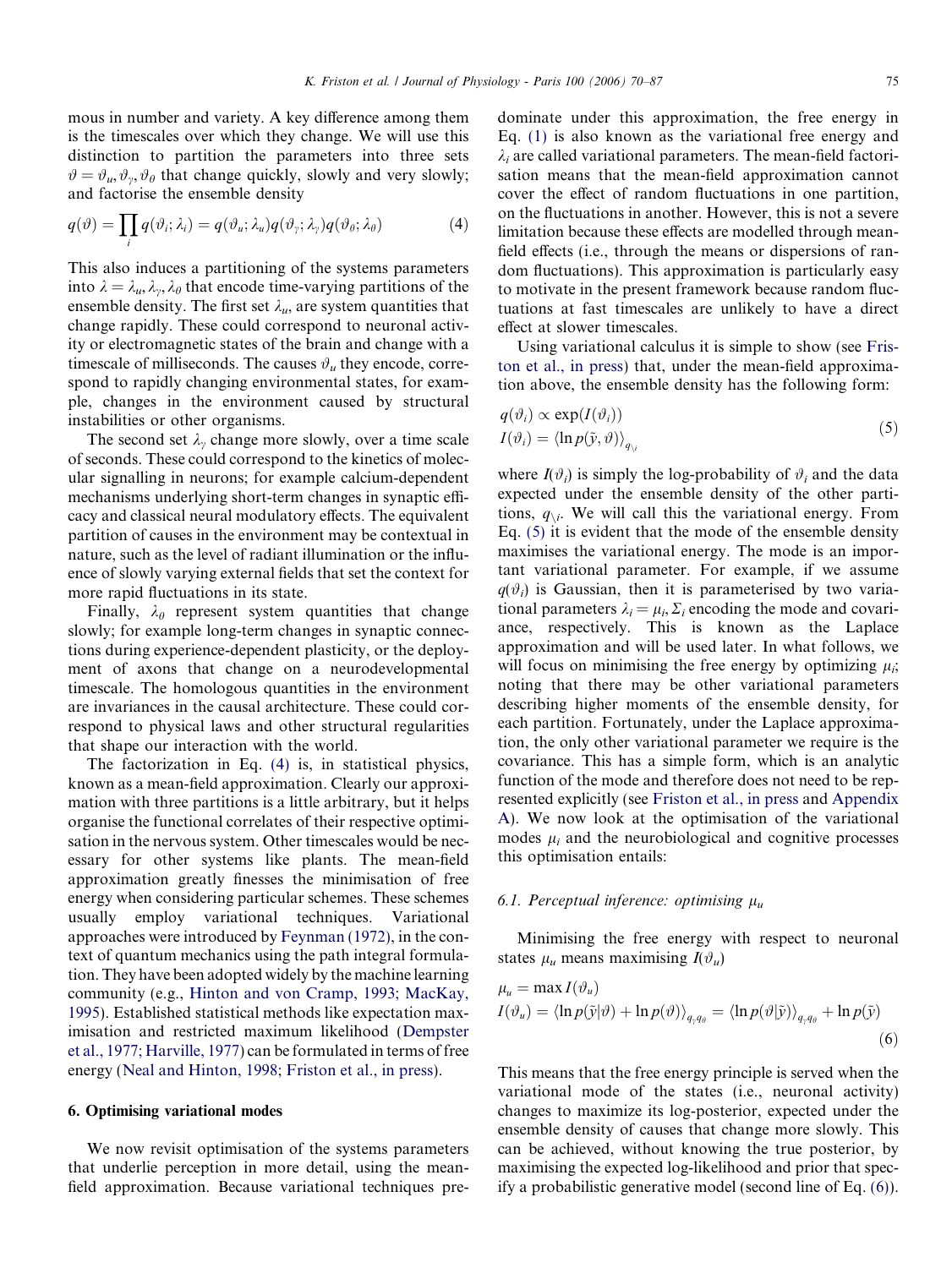As mentioned above, this optimisation requires the functional form of the generative model. In the next section, we will look at hierarchical forms that are commensurate with the structure of the brain. For now, it is sufficient to note that the free energy principle means that brain states will come to encode the most likely state of the environment that is causing sensory input.

#### *6.2. Generalised coordinates*

Because states are time-varying quantities, it is important to consider what their ensemble density covers. This can cover not just the states at one moment in time but their higher-order motion. In other words, a particular state of the environment and its probabilistic encoding in the brain can embody dynamics by representing the trajectories of states in generalised coordinates. Generalised coordinates are a common device in physics and normally cover position and momentum. In the present context, a generalised state includes the current state, and its generalised motion  $\vartheta_u = u, u', u'', \dots$  with corresponding variational modes  $\mu_u, \mu'_u, \mu''_u, \ldots$  It is fairly simple to show (Friston, in preparation) that the extremisation in Eq. (6) can be achieved with a rapid gradient descent, while coupling higher to lower-order motion via mean-field terms

$$
\dot{\mu}_u = \kappa \partial I(\vartheta_u) / \partial u + \mu'_u \n\dot{\mu}'_u = \kappa \partial I(\vartheta_u) / \partial u' + \mu''_u \n\dot{\mu}''_u = \kappa \partial I(\vartheta_u) / \partial u'' + \mu'''_u \n\dot{\mu}'''_u = \cdots
$$
\n(7)

Here  $\mu_u$  mean the rate of change of  $\mu_u$  and  $\kappa$  is some suitable rate constant. The simulations in the next section use this descent scheme, which can be implemented using relatively simple neural networks. Note, when the conditional mode has found the maximum of  $I(\vartheta_u)$ , its gradient is zero and the motion of the mode becomes the mode of the motion; i.e.,  $\mu_u = \mu'_u$ . However, it is perfectly possible, in generalised coordinates, for these quantities to differ, unless there are special constraints. At the level of perception, psychophysical phenomena, like the motion after-effect, suggest the brain uses generalised coordinates; for example, on stopping, after a period of looking at the scenery from a moving train, the world is perceived as moving but without changing its position. The impression that visual objects change their position in accord with their motion is something that our brains have learned about the causal structure of the world. It is also something that can be unlearned, temporarily (e.g., perceptual after-effects). We now turn to how these causal regularities are learned.

# 6.3. Perceptual context and attention: optimising  $\mu$ <sub>v</sub>

If we call the causes that change on an intermediate timescale,  $\vartheta_{\gamma}$  contextual, then optimizing  $\mu_{\gamma}$  corresponds to encoding the probabilistic contingencies in which the fast dynamics of the states evolve. This optimization can

proceed as above; however, we can assume that the context changes sufficiently slowly that we can make the approximation  $\mu'_{\gamma} = 0$ . This gives the simple gradient ascent

$$
\dot{\mu}_{\gamma} = \kappa \partial I(\vartheta_{\gamma}) / \partial \vartheta_{\gamma} \nI(\vartheta_{\gamma}) = \langle \ln p(\tilde{y}, \vartheta) \rangle_{q_u q_{\theta}} \n\tag{8}
$$

Note that the expectation is over the generalised coordinates of the states and, implicitly, an extended period of time over which the state trajectory evolves.<sup>4</sup> We will see below that the conditional mode  $\mu$ , encoding context might correspond to the strength of lateral or horizontal interactions between neurons in the brain. These lateral interactions control the relative effects of top-down and bottom-up influences on the expected states and therefore control the balance between empirical priors and sensory information, in making perceptual inferences. This suggests that attention could be thought of in terms of optimizing contextual parameters of this sort. It is important to note that, in Eq. (8), the dynamics of  $\mu$ , are determined by the expectation under the ensemble density of the perceptual states. This means that it is possible for the system to adjust its internal representation of probabilistic contingencies in a way that is sensitive to the states and their history. A simple example of this, in psychology, would be the Posner paradigm, where a perceptual state; namely an orienting cue, directs visual attention to a particular part of visual space in which a target cue will be presented. In terms of the current formulation, this would correspond to a state-dependent change in the variational parameters encoding context that bias perceptual inference towards the cued part of the sensorium (we will model this in subsequent communication).

The key point here is that the mean-field approximation allows for inferences about rapidly changing perceptual states and more slowly changing context to influence each other through mean-field effects (i.e., the expectations in Eqs. (6) and (8)). This can proceed without explicitly representing the joint distribution in an ensemble density over state and context explicitly (cf., Rao, 2005). Another important interaction between variational parameters relates to the encoding of uncertainly. Under the Laplace assumption this is encoded by the conditional covariances. Critically the conditional covariance of one ensemble is a function of the conditional mode of the others (see Eq. (A.2) in Appendix A). In the present context, the influence of context on perceptual inference can be cast in terms of encoding uncertainty. We will look at neuronal implementations of this in the next section.

# 6.4. Perceptual learning: optimising  $\mu_{\theta}$

Optimizing the variational mode encoding  $\vartheta_{\theta}$  corresponds to inferring and learning structural regularities in

<sup>&</sup>lt;sup>4</sup> In the simulations below, we take the expectation over peristimulus time.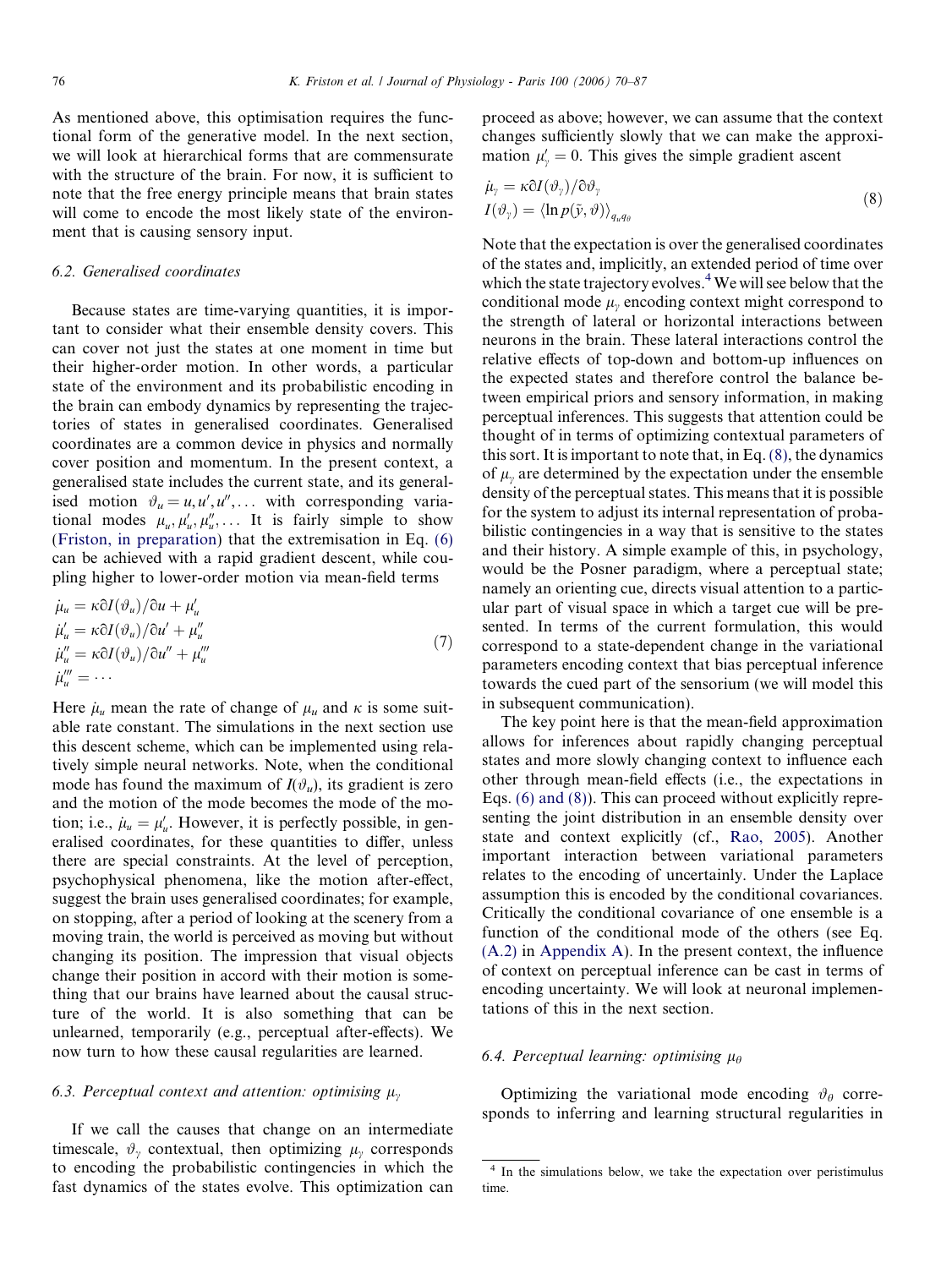$$
\dot{\mu}_{\theta} = \kappa \partial I(\vartheta_{\theta}) / \partial \vartheta_{\theta}
$$
  
\n
$$
I(\vartheta_{\theta}) = \langle \ln p(\tilde{y}, \vartheta) \rangle_{q_u q_y}
$$
\n(9)

In the brain, this descent can be formulated as changes in connections that are a function of pre-synaptic prediction and post-synaptic prediction error (see Friston, 2003, 2005). The ensuing learning rule conforms to simple associative plasticity or, in dynamic models, plasticity that looks like spike-timing-dependent plasticity. In the sense that optimizing the variational parameters that correspond to connection strengths in the brain encodes causal structure in the environment; this instance of free energy minimisation corresponds to learning. The implicit change in the brains connectivity endows it with a memory of past interactions with the environment that affects the free energy dynamics underlying perception and attention. This is through the mean-field effects in Eqs. (6) and (8). Put simply, sustained exposure to environmental inputs causes the internal structure of the brain to recapitulate the causal structure of those inputs. In turn, this enables efficient perceptual inference. This formulation provides a transparent account of perceptual learning and categorization, which enables the system to remember associations and contingencies among causal states and context. The extension of these ideas into episodic memory remains an outstanding challenge.

## 7. Model optimisation

Hitherto, we have only considered the quantitative optimisation of variational parameters given a particular system and its implicit generative model. Exactly the same free energy principle can be applied to optimise the model itself. Different models can come from populations of systems or from qualitative changes in one system over time. A model here corresponds to a particular configuration that can be enumerated with the same set of variational parameters. Removing a part of the system or adding, for example, another set of connections, changes the model and the variational parameters in a qualitative or categorical fashion.

Model optimisation involves maximising the marginal likelihood of the model itself. In statistics and machine learning this is equivalent to Bayesian model selection, where the free energy can be used to approximate the marginal likelihood,  $p(\tilde{v}|m_i)$  or evidence for a particular model *mi* . This approximation can be motivated easily using Eq. (2): If the system has minimised its free energy and the divergence term is near zero, then the free energy approaches the negative log-evidence for that model. Therefore, the model with the smallest free energy has the highest marginal likelihood.

An evolutionary perceptive on this considers the log-evidence as a lower-bound on free energy, $5$  which is defined for any systems exchange with the environment  $\tilde{v}(\alpha)$  and is independent of the systems parameters  $\lambda$ . An adaptive system will keep this exchange within bounds that ensure its physical integrity. All this requires is the selection of an appropriate model that renders the log-evidence concave within these bounds and processes that minimise its free energy (see Fig. 2). Selecting models with the lowest free energy will select models that are best able to model their environmental niche and therefore remain within it. Notice that this hierarchical selection rests upon interplay between optimising the parameters of a particular model (to minimise the free energy) and optimising the model *per se* (using the minimised free energy). Optimisation at both levels is prescribed by the free energy principle. In the theory of genetic algorithms, this is called hierarchical coevolution (e.g., Maniadakis and Trahanias, 2006). A similar relationship is found in Bayesian inference, where model selection is based on a free energy approximation to the model evidence that is furnished by optimising the parameters of each model to minimise free energy. In short, free energy may be a useful surrogate for adaptive fitness in an evolutionary setting and the marginal likelihood in model selection. We introduce model selection because it is linked to value learning (Fig. 3).

## *7.1. Value-learning: optimising m<sup>i</sup>*

Value-learning here denotes the ability of a system to learn valuable or adaptive responses. It refers to re-enforcement or emotional learning in the psychological literature and is closely related to dynamic programming (e.g., temporal difference models) in the engineering and neuroscience literature (e.g., Montague et al., 1995; Suri and Schultz, 2001). In an early formulation of value-learning (Friston et al., 1994) we introduced the distinction between *innate* and *acquired* value. Innate value is an attribute of stimuli or sensory input that releases genetically or epigenetically specified responses that confer fitness. Acquired value is an attribute of stimuli that comes to evoke behaviours, which ultimately disclose stimuli or cues with innate value. Acquired value is therefore learnt during neurodevelopment and exposure to the environment.

The free energy principle explains adaptive behaviour without invoking notions of acquired value or re-enforcement: From the point of view of the organism, it is simply sampling the environment so that its sensory input conforms to its expectations. From its perspective, the environment is a stable and accommodating place. However, for someone observing this system, it will appear to respond adaptively to environmental changes and avoid adverse conditions. In other words, it will seem as if certain

<sup>&</sup>lt;sup>5</sup> In machine learning, one usually regards the free energy as an upper bound on the log-evidence.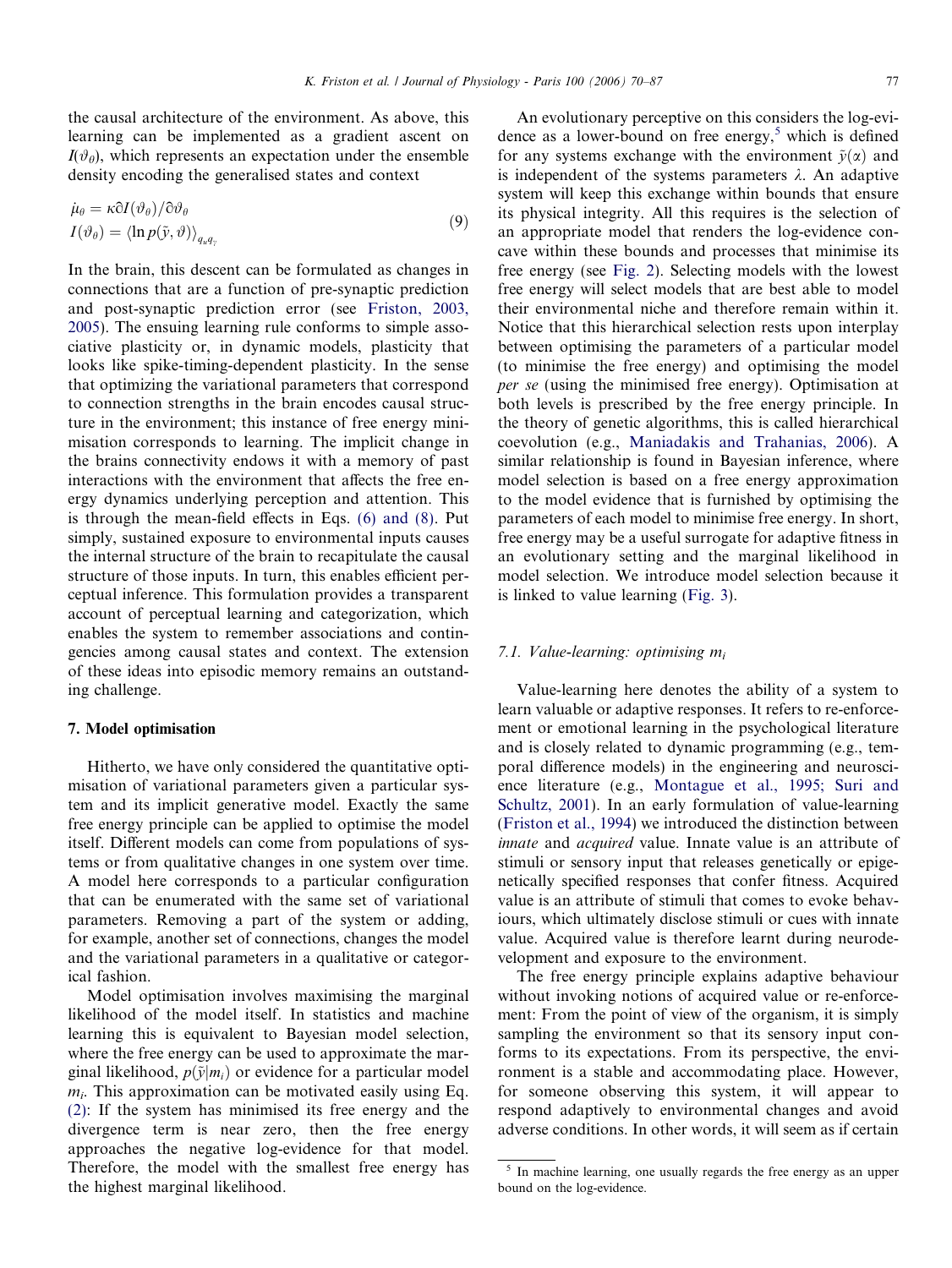

Fig. 3. A schematic showing how the free energy of a system could change over time as a function of changes in its exchange with the environment. This free energy is bounded below by the log-evidence or marginal likelihood of the model used to specify the free energy. In this illustration we have, somewhat artificially, broken down the action-perception dynamics into two steps: First, the model responds to change its sensory input;  $\alpha \rightarrow \alpha^*$  and then it adjusts its variational parameters  $\lambda \rightarrow \lambda^*$  to infer the new input. Both these changes undo the increase in free energy caused by an change in sensory input  $\tilde{y} \rightarrow \tilde{y}^*$ . The upper grey line shows the logevidence of a suboptimal model as a function of input. Input could be the state of chemo-receptors and action could correspond to movement along the concentration gradients of chemical attractants.

stimulus-response links are selectively re-enforced to ensure the homeostasis of its internal milieu. However, this reinforcement emerges spontaneously in the larger context of action and perception under the free energy principle. A simple example might be an insect that 'prefers' the dark; imagine an insect that has evolved to expect the world is dark. It will therefore move into shadows to ensure it always samples a dark environment. From the point of view of an observer, this adaptive behaviour may be [mis]construed as light-avoiding behaviour that has been reinforced by the value of 'shadows'.

The above arguments suggest biological systems sample their environment to fulfil expectations that are generated by the model implicit in their structure. The likelihood part of its model is learnt on exposure to the environment. However, its priors may be inherited. It is these priors that correspond to innate value and are part of the model *m<sup>i</sup> per se*. Value-learning is often framed in terms of maximising expected reward or value. However, this is not necessary in the free energy formulation; all that is required is that the organism maximises its expectations. Selection will ensure these expectations are valuable; through selective pressure on innately valuable priors. Anthropomorphically, we may not interact with the world to maximise our reward but simply to ensure it behaves as we think it should. Only phenotypes with good models and *a priori*, models of a good world will survive. Those who have bad models or model, *a priori*, a bad world will become extinct.

In summary, within an organism's lifetime its parameters minimise free energy, given the model implicit in its phenotype. At a supraordinate level, the models themselves may be selected, enabling the population to explore model space and find optimal models. This exploration depends upon the heritability of key model components, which include priors about the environmental niche, in which the organism can operate.

In this section, we have developed a free energy principle for the evolution of an organism's state and structure and have touched upon minimisation of free energy at the population level, through hierarchical selection. Minimising free energy corresponds to optimising the organism's configuration, which parameterises an ensemble density on the causes of sensory input and optimising the model itself in somatic or evolutionary time. Factorization of the ensemble density to cover quantities that change with different timescales provides an ontology of processes that map nicely onto perceptual inference, attention and learning. Clearly, we have only touched upon these issues in a somewhat superficial way; each deserves a full treatment. In this paper, we will focus on perceptual inference. In the next section, we consider how the brain might instantiate the free energy principle with a special focus on the likelihood models entailed by its structure.

# 8. Generative models in the brain

In this section, we will look at how the rather abstract principles of the previous section might be applied to the brain. We have already introduced the idea that a biological structure encodes a model of the environment in which it is immersed. We now look at the form of these models implied by the structure of the brain and try to understand how evoked responses and associative plasticity emerge naturally as a minimisation of free energy. In the current formulation, every attribute or quantity describing the brain parameterises an ensemble density on environmental causes. To evaluate the free energy of this density we need to specify the functional form of the ensemble and generative densities. We will assume a Gaussian form for the ensemble densities (i.e., the Laplace approximation), which is parameterised by its mode or expectation and covariance. The generative density is specified by its likelihood and priors. Together these constitute a generative model. If this model is specified properly, we should be able to predict, using the free energy principle, how the brain behaves in different contexts. In a series of previous papers (e.g., Friston and Price, 2001; Friston, 2005) we have described the form of hierarchical generative models that might be employed by the brain. In this section, we will cover briefly the main points again.

## *8.1. Hierarchical dynamic models in the brain*

A key architectural principle of the brain is its hierarchical organisation (Zeki and Shipp, 1988; Felleman and Van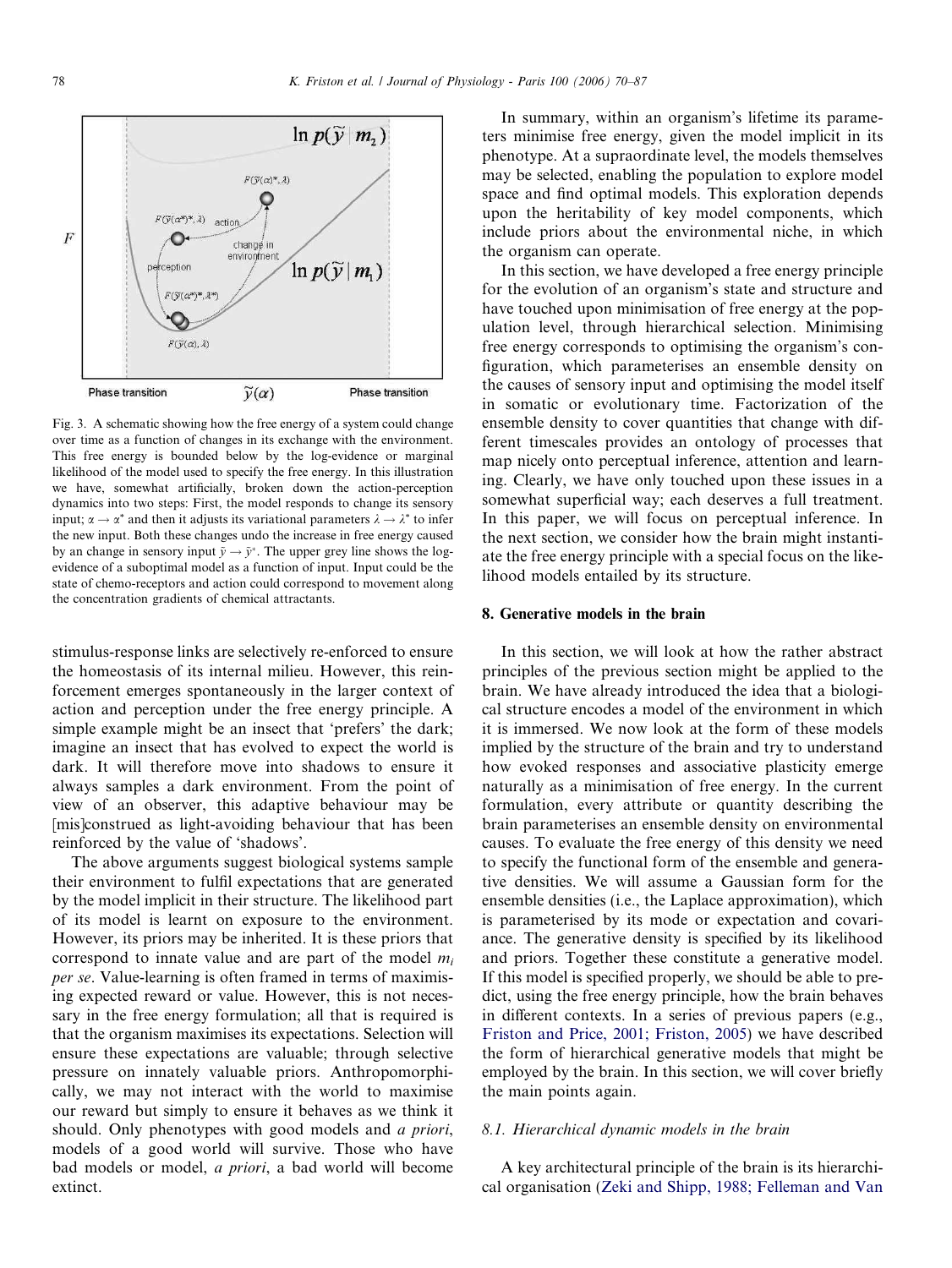Essen, 1991; Mesulam, 1998; Hochstein and Ahissar, 2002) This organisation has been studied most thoroughly in the visual system, where cortical areas can be regarded as forming a hierarchy; with lower areas being closer to primary sensory input and higher areas adopting a multimodal or associational role. The notion of a hierarchy rests upon the distinction between forward and backward connections (Rockland and Pandya, 1979; Murphy and Sillito, 1987; Felleman and Van Essen, 1991; Sherman and Guillery, 1998; Angelucci et al., 2002a). The distinction between forward and backward connections is based on the specificity of the cortical layers that are the predominant sources and origins of extrinsic connections in the brain. Forward connections arise largely in superficial pyramidal cells, in supra-granular layers and terminate in spiny stellate cells of layer four or the granular layer of a higher cortical area (Felleman and Van Essen, 1991; DeFelipe et al., 2002). Conversely, backward connections arise largely from deep pyramidal cells in infra-granular layers and target cells in the infra and supra granular layers of lower cortical areas. Intrinsic connections are both intra and inter laminar and mediate lateral interactions between neurons that are a few millimetres away. Due to convergence and divergence of extrinsic forward and backward connections, receptive fields of higher areas are generally larger than lower areas (Zeki and Shipp, 1988). There is a key functional distinction between forward and backward connections that renders backward connections more modulatory or non-linear in their effects on neuronal responses (e.g., Sherman and Guillery, 1998). This is consistent with the deployment of voltage sensitive and non-linear NMDA receptors in the supra-granular layers that are targeted by backward connections. Typically, the synaptic dynamics of backward connections have slower time constants. This has led to the notion that forward connections are driving and illicit an obligatory response in higher levels, whereas backward connections have both driving and modulatory effects and operate over greater spatial and temporal scales.

The hierarchical structure of the brain speaks to hierarchical models of sensory input. For example

 $\sqrt{1}$ 

$$
y = g(x^{(1)}, v^{(1)}) + z^{(1)}
$$
  
\n
$$
\dot{x}^{(1)} = f(x^{(1)}, v^{(1)}) + w^{(1)}
$$
  
\n
$$
\vdots
$$
  
\n
$$
v^{(i-1)} = g(x^{(i)}, v^{(i)}) + z^{(i)}
$$
  
\n
$$
\dot{x}^{(i)} = f(x^{(i)}, v^{(i)}) + w^{(i)}
$$
  
\n
$$
\vdots
$$
\n(10)

In this model sensory states *y* are caused by a non-linear function of states,  $g(x^{(1)}, v^{(1)})$  plus a random effect  $z^{(1)}$ . The dynamic states  $x^{(1)}$  have memory and evolve according to equations of motion prescribed by the non-linear function  $f(x^{(1)}, v^{(1)})$ . These dynamics are subject to random fluctuations  $w^{(1)}$  and perturbations from higher levels that are generated in exactly the same way. In other words, the input to any level is the output of the level above. This means casual states *v* (*i*) link hierarchical levels and dynamic states  $x^{(i)}$  generate dynamics that are intrinsic to each level. The random fluctuations can be assumed to be Gaussian with a covariance encoded by the hyper-parameters  $\vartheta_{\gamma}^{(i)}$ . The functions at each level are parameterised by  $\vartheta_{\theta}^{(i)}$ . This form of hierarchical dynamical model is extremely generic and subsumes most models found in statistics and machine learning as special cases.

This model specifies the functional form of the generative density in generalised coordinates of motion (see Appendix B) and induces an ensemble density on the generalised states  $\vartheta_u^{(i)} = \tilde{x}^{(i)}, \tilde{v}^{(i)}$ . If we assume neuronal activity is the variational mode  $\tilde{\mu}_u^{(i)} = \tilde{\mu}_v^{(i)}$ ,  $\tilde{\mu}_x^{(i)}$  of these states and the variational mode of the model parameters  $\vartheta_{\gamma}^{(i)}$  and  $\vartheta_{\theta}^{(i)}$  corresponds to synaptic efficacy or connection strengths; we can write down the variational energy as a function of these modes using Eq. (5); with  $y = \mu_v^{(0)}$ 

$$
I(\tilde{\mu}_u) = -\frac{1}{2} \sum_i \tilde{\epsilon}^{(i)T} \Pi^{(i)} \tilde{\epsilon}^{(i)}
$$
  

$$
\tilde{\epsilon}^{(i)} = \begin{bmatrix} \tilde{\epsilon}^{(i)}_v \\ \tilde{\epsilon}^{(i)}_x \end{bmatrix} = \begin{bmatrix} \tilde{\mu}_v^{(i-1)} - \tilde{\epsilon} \left( \tilde{\mu}_u^{(i)}, \mu_\theta^{(i)} \right) \\ \tilde{\mu}_x^{(i)} - \tilde{f} \left( \tilde{\mu}_u^{(i)}, \mu_\theta^{(i)} \right) \end{bmatrix}
$$
  

$$
\Pi(\mu_v^{(i)}) = \begin{bmatrix} \Pi_z^{(i)} & \\ & \Pi_w^{(i)} \end{bmatrix}
$$
 (11)

Here  $\tilde{\varepsilon}^{(i)}$  is a generalised prediction error for the states at the *i*th level. The generalised predictions of the casual states and motion of the dynamic states are  $\tilde{g}^{(i)}$  and  $\tilde{f}^{(i)}$ , respectively (see Appendix B). Here,  $\tilde{\mu}^{(i)} = \mu_x^{(i)}, \mu_x^{(i)}, \mu_x^{(ii)}, \ldots$  represents the motion of  $\tilde{\mu}_x^{(i)}$ .  $\Pi(\mu_\gamma^{(i)})$  are the precisions of the random fluctuations that control their amplitude and smoothness. For simplicity, we have omitted terms that depend on the conditional covariance of the parameters; this is the same approximation used by expectation maximisation (Dempster et al., 1977).

## *8.2. The dynamics and architecture of perceptual inference*

As mentioned above, we will focus on the optimization of the ensemble density covering the states, implicit in perception or perceptual inference. From Eq. (7) we obtain an expression that describes the dynamics of neuronal activity under the free energy principle

$$
\tilde{\mu}_{u}^{(i)} = h(\tilde{\varepsilon}^{(i)}, \tilde{\varepsilon}^{(i+1)})
$$
\n
$$
= \tilde{\mu}_{u}^{\prime(i)} - \kappa \frac{\partial \tilde{\varepsilon}^{(i)T}}{\partial \tilde{\mu}_{u}^{(i)}} \Pi^{(i)} \tilde{\varepsilon}^{(i)} - \kappa \frac{\partial \tilde{\varepsilon}^{(i+1)T}}{\partial \tilde{\mu}_{u}^{(i)}} \Pi^{(i+1)} \tilde{\varepsilon}^{(i+1)} \tag{12}
$$

These dynamics describe how neuronal states self-organise when the brain is exposed to sensory input. The form of Eq. (12) is quite revealing; it is principally a function of prediction error, namely the mismatch between the expected state of the world, at any level, and that predicted on the basis of the expected state in the level above. Critically, inference only requires the prediction error from the lower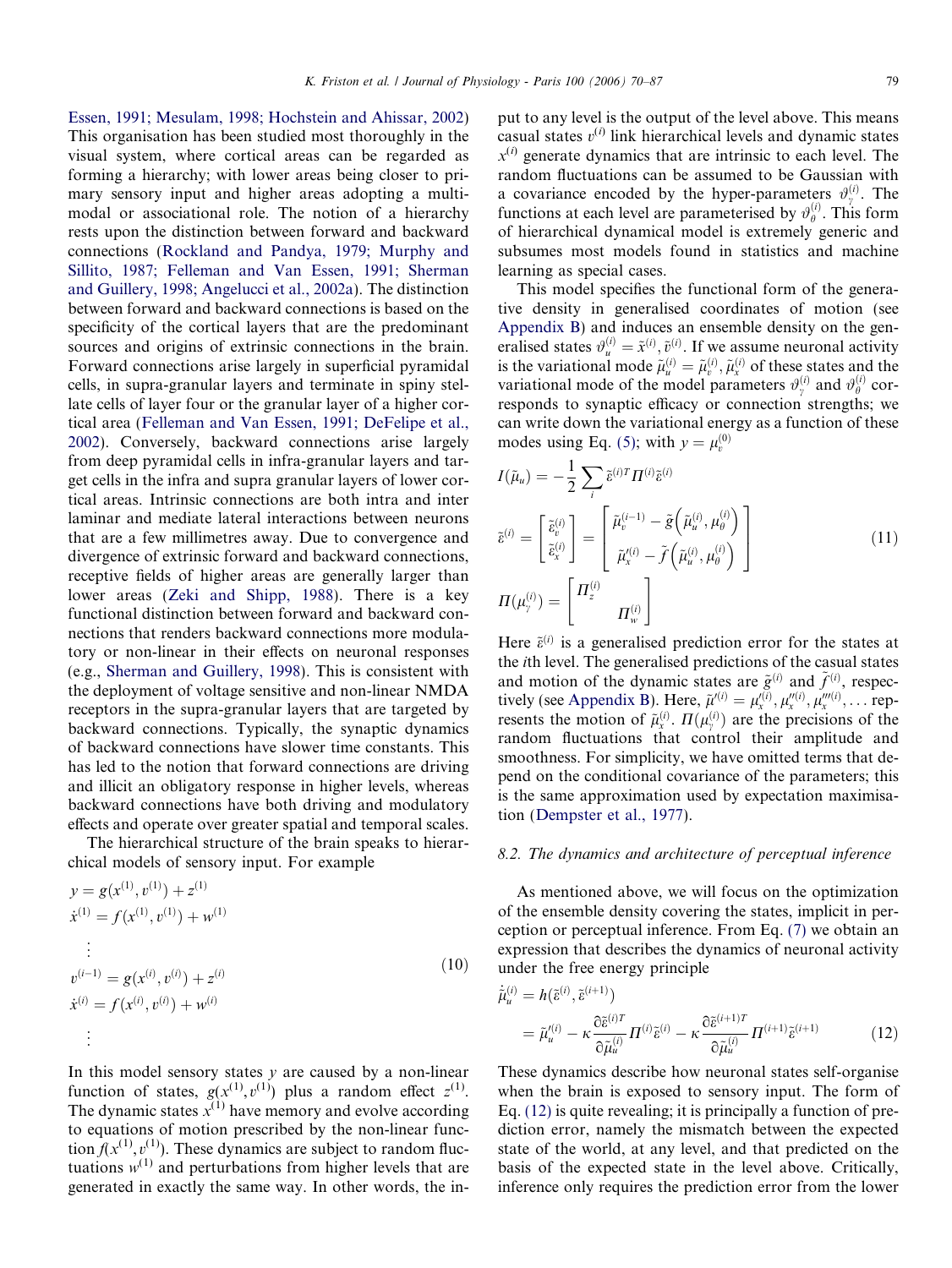

Fig. 4. Schematic detailing the neuronal architectures that encode an ensemble density on the states and parameters of hierarchical models. The upper panel shows the deployment of neurons within three cortical areas (or macro-columns). Within each area the cells are shown in relation to the laminar structure of the cortex that includes supra-granular (SG) granular (L4) and infra-granular (IG) layers. The lower panel shows an enlargement of a particular area and the speculative cells of origin of forward driving connections that convey prediction error from a lower area to a higher area and the backward connections that carry predictions. These predictions try to explain away input from lower areas by suppressing the mismatch or prediction error. In this scheme, the source of forward connections is the superficial pyramidal cell population and the source of backward connections is the deep pyramidal cell population. The differential equations relate to the free energy minimisation scheme detailed in the main text.

level  $\tilde{\varepsilon}^{(i)}$  and the level in question  $\tilde{\varepsilon}^{(i+1)}$ . This drives conditional expectations  $\tilde{\mu}_{u}^{(i)}$  to provide a better prediction, conveyed by backward connections, to explain away the prediction error. This is the essence of the recurrent dynamics that self-organise to suppress free energy or prediction error; i.e., recognition dynamics.

Critically, the motion of the expected states is a linear function of the bottom-up prediction error. This is exactly what is observed physiologically, in the sense that bottomup driving inputs elicit obligatory responses in higher levels that do not depend on other bottom-up inputs. In fact, the forward connections in Eq.  $(12)$  have a simple form<sup>6</sup>

$$
\frac{\partial \tilde{\mathbf{g}}^{(i)T}}{\partial \tilde{\mu}_{u}^{(i)}} \Pi^{(i)} - \begin{bmatrix} -I \otimes \mathbf{g}_{v}^{(i)} & -I \otimes \mathbf{g}_{x}^{(i)} \\ -I \otimes f_{v}^{(i)} & D - (I \otimes f_{x}^{(i)}) \end{bmatrix} \Pi^{(i)} \tag{13}
$$

This comprises block diagonal repeats of the derivatives  $g_x = \partial g / \partial x$  (similarly for the other derivatives). *D* is an block matrix with identity matrices in its first diagonal that ensure the internal consistency of generalised motion. The connections are modulated by the precisions encoded by  $\mu_{\gamma}^{(i)}$ . The lateral interactions within each level have an even simpler form

$$
\frac{\partial \tilde{\varepsilon}^{(i+1)T}}{\partial \tilde{\mu}_u^{(i)}} \Pi^{(i+1)} = \begin{bmatrix} \Pi_v^{(i+1)} & 0\\ 0 & 0 \end{bmatrix}
$$
(14)

and reduce to the precisions of the causes at that level. We will look at the biological substrate of these interactions below.

The form of Eq. (12) allows us to ascribe the source of prediction error to superficial pyramidal cells and we can posit these as encoding prediction error. This is because the only quantity that is passed forward from one level in the hierarchy to the next is prediction error and superficial pyramidal cells are the source of forward afferents in the brain. This is useful because it is these cells that are primarily responsible for the genesis of electroencephalographic (EEG) signals that can be measured non-invasively. The prediction error itself is formed by predictions conveyed by backward connections and dynamics intrinsic to the level in question. These influences embody the non-linearities implicit in  $\tilde{g}^{(i)}$  and  $\tilde{f}^{(i)}$ ; see Eq. (11). Again, this is entirely consistent with the non-linear or modulatory role of backward connections that, in this context, model interactions among inferred states to predict lower level inferences. See Fig. 4 for a schematic of the implicit neuronal architecture.

In short, the dynamics of the conditional modes are driven by three terms. The first links generalised coordinates

 $6 \otimes$  is the Kronecker tensor product.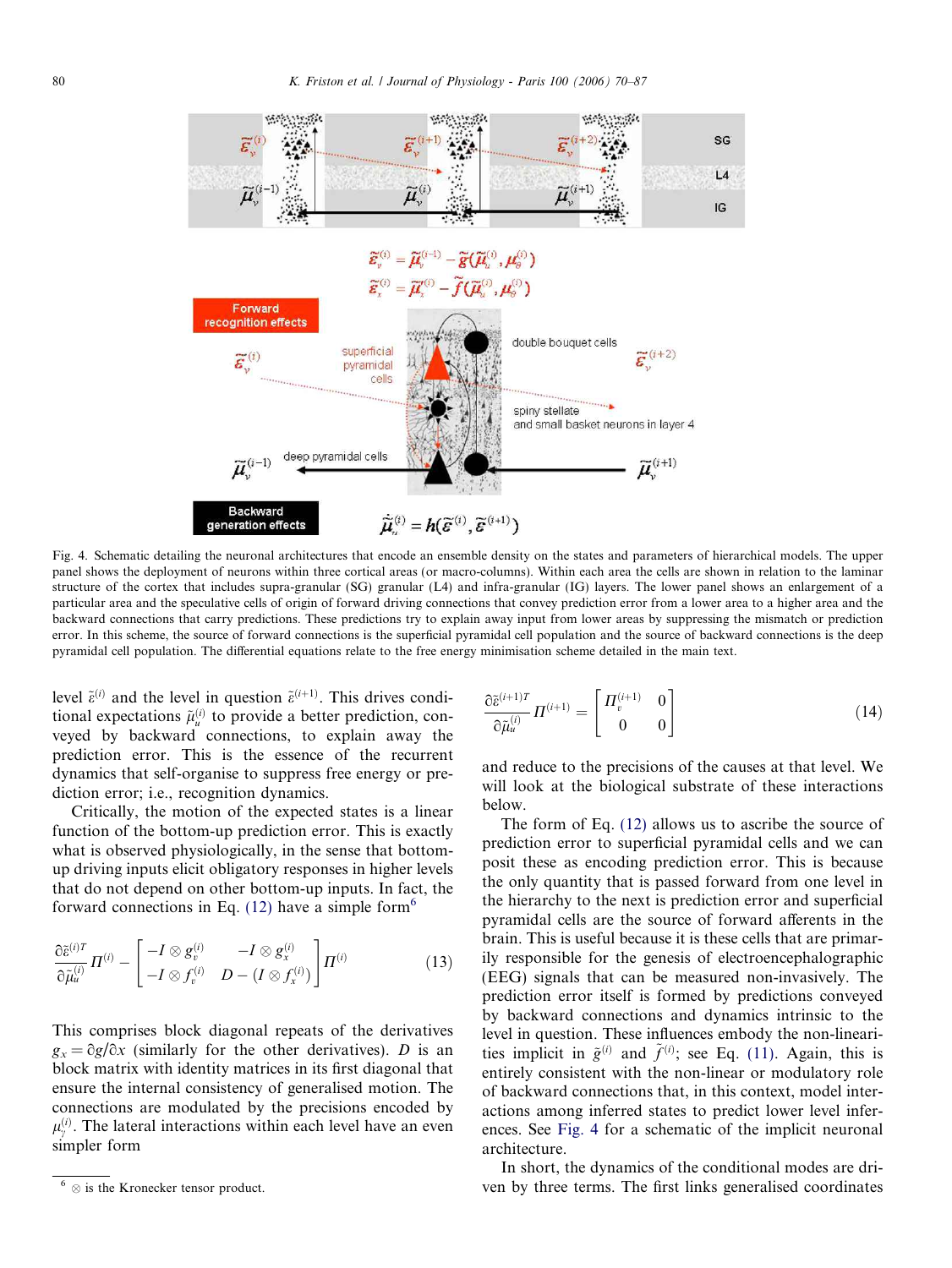to ensure the motion of the mode approximates the mode of the motion. This ensures the representation of causal dynamics is internally consistent. The second is a bottomup effect that depends upon prediction error from the level below. This can be thought of as a likelihood term. The third term, corresponding to an empirical prior, is mediated by prediction error at the current level. This is constructed using top-down predictions. An important aspect of hierarchical models is that they can construct their own empirical priors. In the statistics literature these models are known as parametric empirical Bayes models (Efron and Morris, 1973) and rely on the conditional independence of random fluctuation at each level (Kass and Steffey, 1989). In summary, the dynamics of perceptual inference at any level in the brain are moderated by topdown priors from the level above. This is recapitulated at all levels, enabling self-organisation through recurrent interactions to minimise free energy by suppressing prediction error throughout the hierarchy. In this way, higher levels provide guidance to lower levels and ensure an internal consistency of the inferred causes of sensory input at multiple levels of description.

#### 9. Perceptual attention and learning

The dynamics above describe the optimization of conditional or variational modes describing the most likely cause of sensory inputs. This is perceptual inference and corresponds to Bayesian inversion of the hierarchical generative model described in Eq. (10). In this simplified scheme, in which conditional covariances have been ignored, minimising the free energy is equivalent to suppressing hierarchical prediction error. Exactly the same treatment can be applied to changes in extrinsic and intrinsic connectivity encoding the conditional modes  $\mu$ , and  $\mu$ . As above, the changes in these modes or synaptic efficacies are relatively simple functions of prediction error and lead to forms that are recognisable as associative plasticity. Examples of these derivations, for static systems are provided in Friston (2005). The contextual variables are interesting because of their role in moderating perceptual inference. Eq. (12) shows that the influence of prediction error from the level below and the current level is scaled by the precision matrices  $\Pi(\mu_\gamma^{(i)})$  and  $\Pi(\mu_\gamma^{(i+1)})$  that are functions of  $\mu_\gamma$ . This means that the relative influence of the bottom-up likelihood term and top-down prior is controlled by modulatory influences encoded by  $\mu_{\gamma}$ . This selective modulation of afferents is exactly the same as gain control mechanisms that have been invoked for attention (e.g., Treue and Maunsell, 1996; Martinez-Trujillo and Treue, 2004). It is fairly simple to formulate neuronal architectures in which this gain is controlled by lateral interactions that are intrinsic to each cortical level (see Fig. 4).

As noted in the previous section changes in  $\mu$ <sub>v</sub> are supposed to occur at a timescale that is intermediate between the fast dynamics of the states and slow associative changes in extrinsic connections mediating the likelihood model.

One could think of  $\mu$ , as describing the short-term changes in synaptic efficacy, in lateral or intrinsic connections that depend upon classical neuromodulatory inputs and other slower synaptic dynamics (e.g., after-hyperpolarisation potentials and molecular signalling). The physiological aspects of these intermediate dynamics provide an interesting substrate for attentional mechanisms in the brain (see Schroeder et al., 2001 for review) and are not unrelated to the ideas in Yu and Dayan (2005). These authors posit a role for acetylcholine (an ascending modulatory neurotransmitter) mediating expected uncertainty. Neural modulatory neurotransmitters have, characteristically, much slower time constants, in terms of their synaptic effects, than glutaminergic neurotransmission that is employed by forward and backward extrinsic connections.

In conclusion, we have seen how a fairly generic hierarchical and dynamical model of environmental inputs can be transcribed onto neuronal quantities to specify the free energy and its minimisation. This minimisation corresponds, under some simplifying assumptions, to a suppression of prediction error at all levels in a cortical hierarchy. This suppression rests upon a balance between bottom-up (likelihood) influences and top-down (prior) influences that are balanced by representations of uncertainty. In turn, these representations may be mediated by classical neural modulatory effects or slow post-synaptic cellular processes that are driven by overall levels of prediction error. Overall, this enables Bayesian inversion of a hierarchical model of sensory input that is context-sensitive and conforms to the free energy principle. We will next illustrate the sorts of dynamics and behaviours one might expect to see in the brain, using a simple simulation.

## 10. Simulations

#### *10.1. Generative and recognition models*

Here, we describe a very simple simulation of a twolayer neuronal hierarchy to show the key features of its self-organised dynamics, when presented with a stimulus. The system is shown in Fig. 5. On the left, is the system used to generate sensory input and on the right the neuronal architecture used to invert this generation; i.e., to recognise or disclose the underlying cause. The generative system used a single input (a Gaussian bump function) that excites a damped oscillatory transient in two reciprocally connected dynamic units. The output of these units is then passed through a linear mapping to four sensory channels. Note that the form of the neuronal or recognition model is exactly the same as the generative model: The only difference is that the causal states are driven by prediction errors which invoke the need for forward connections (depicted in red). The inferred causes, with conditional uncertainty (shown as 95% confidence intervals) concur reasonably with the real causes. The input pattern is shown as a function of time and in image format at the top of the figure. This can be thought of as either a changing visual stimulus,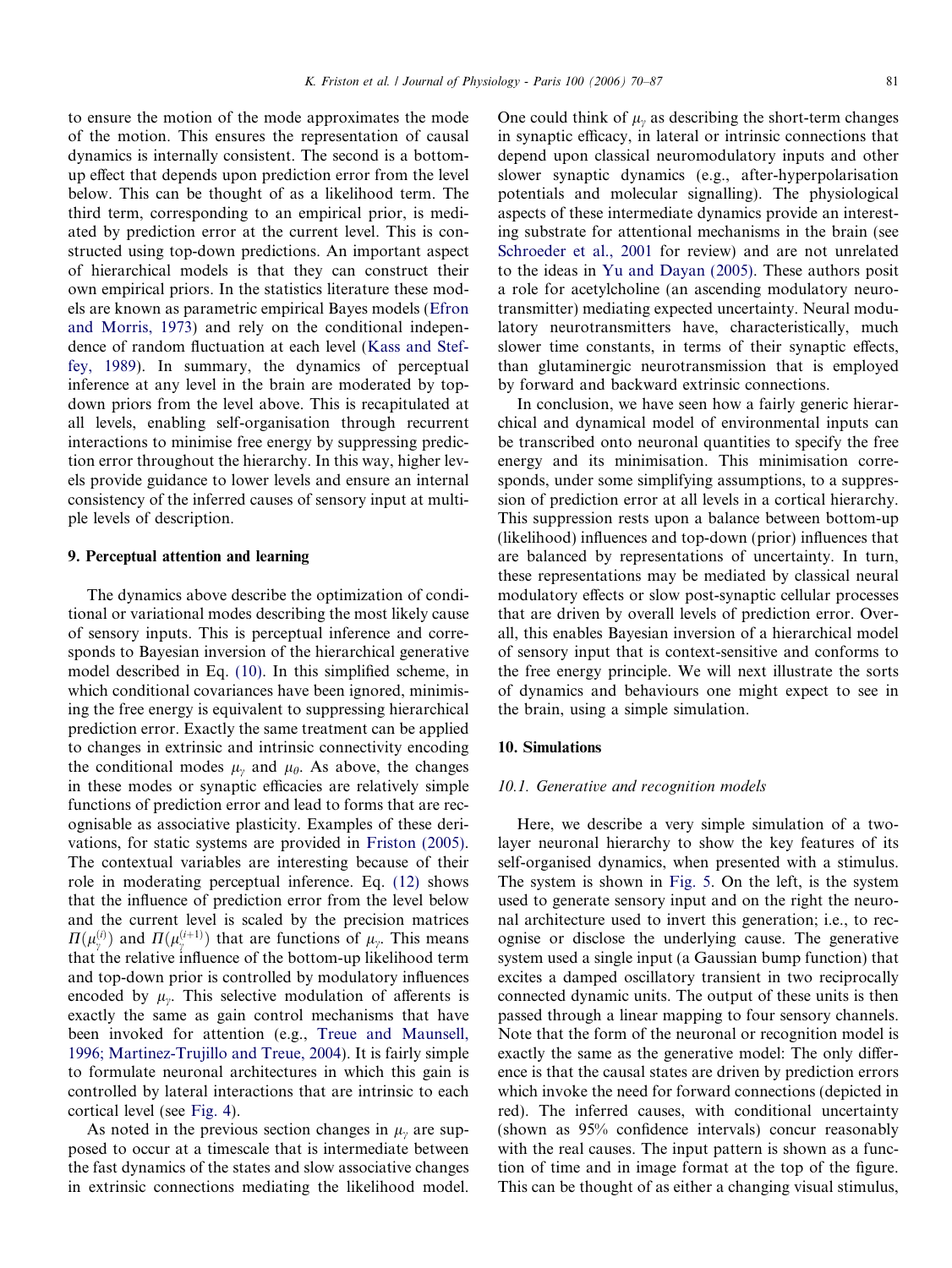

Fig. 5. Diagram showing the generative model (left) and corresponding recognition; i.e., neuronal model (right) used in the simulations. Left panel: this is the generative model using a single cause  $v^{(1)}$ , two dynamic states  $x_1^{(1)}, x_2^{(1)}$  and four outputs  $y_1, \ldots, y_4$ . The lines denote the dependencies of the variables on each other, summarised by the equation on top (in this example both the equations were simple linear mappings). This is effectively a linear convolution model, mapping one cause to four outputs, which form the inputs to the recognition model (solid arrow). The architecture of the corresponding recognition model is shown on the right. This has a similar architecture, apart from the inclusion of prediction error units;  $\tilde{\epsilon}_{u}^{(i)}$ . The combination of forward (red lines) and backward influences (black lines) enables recurrent dynamics that self-organise (according to the recognition equation;  $\dot{\tilde{\mu}}_{u}^{(i)} = h(\tilde{\varepsilon}^{(i)}, \tilde{\varepsilon}^{(i+1)}))$ to suppress and hopefully eliminate prediction error, at which point the inferred causes and real causes should correspond. (For interpretation of the references in colour in this figure legend, the reader is referred to the web version of this article.)

impinging on four photo-receptor channels or, perhaps, a formant over time–frequency in an acoustic setting.

This simulation can be regarded as reproducing sensory evoked transients and corresponds to Bayesian inversion of the generative model shown on the left hand side of the figure. In this context, because we used a dynamical generative model, the inversion corresponds to an online deconvolution. If we allow the connection strengths in the recognition model to minimise free energy, we are also implicitly estimating the parameters of the corresponding generative model. In machine learning and signal processing this is known as blind deconvolution. Examples of this are shown in Fig. 6. Here, we presented the same stimulus eight times and recorded the prediction error in the input or lowest level, summed over all peristimulus time. The initial values of the parameters were the same as in the generative model (those used in Fig. 5). The upper panels show the stimulus and predicted input, in image format, for the first and last trial. It can be seen that both the first and eighth predictions are almost identical to the real input. This is because the connection strengths, i.e., conditional modes of the parameters (in the recognition model), started with the same values used by the generative model. Despite this, minimising the free energy of the ensemble density on the parameters enables the recognition model to encode this stimulus more efficiently, with a progressive suppression of prediction error with repeated exposure. This effect is much more marked if we use a stimulus that the recogni-



Fig. 6. Results of repeated presentations to the simulated neural network shown in the previous figure. Left panels: the four channel sensory data used to evoke responses and the predictions from these evoked responses for the first and last of eight trials are shown on top, in image format. The corresponding prediction error (summed over the entire trial period after rectification) is shown below. As expected, there is a progressive reduction in prediction error as the system learns the most efficient causal architecture underlying the generation of sensory inputs. Right panels: exactly the same as above but now using an unpredictable or unfamiliar stimulus that was created using a slightly different generative model. Here, learning the causal architecture of this new stimulus occurs progressively over repeated presentations, leading to profound reduction in prediction error and repetition suppression.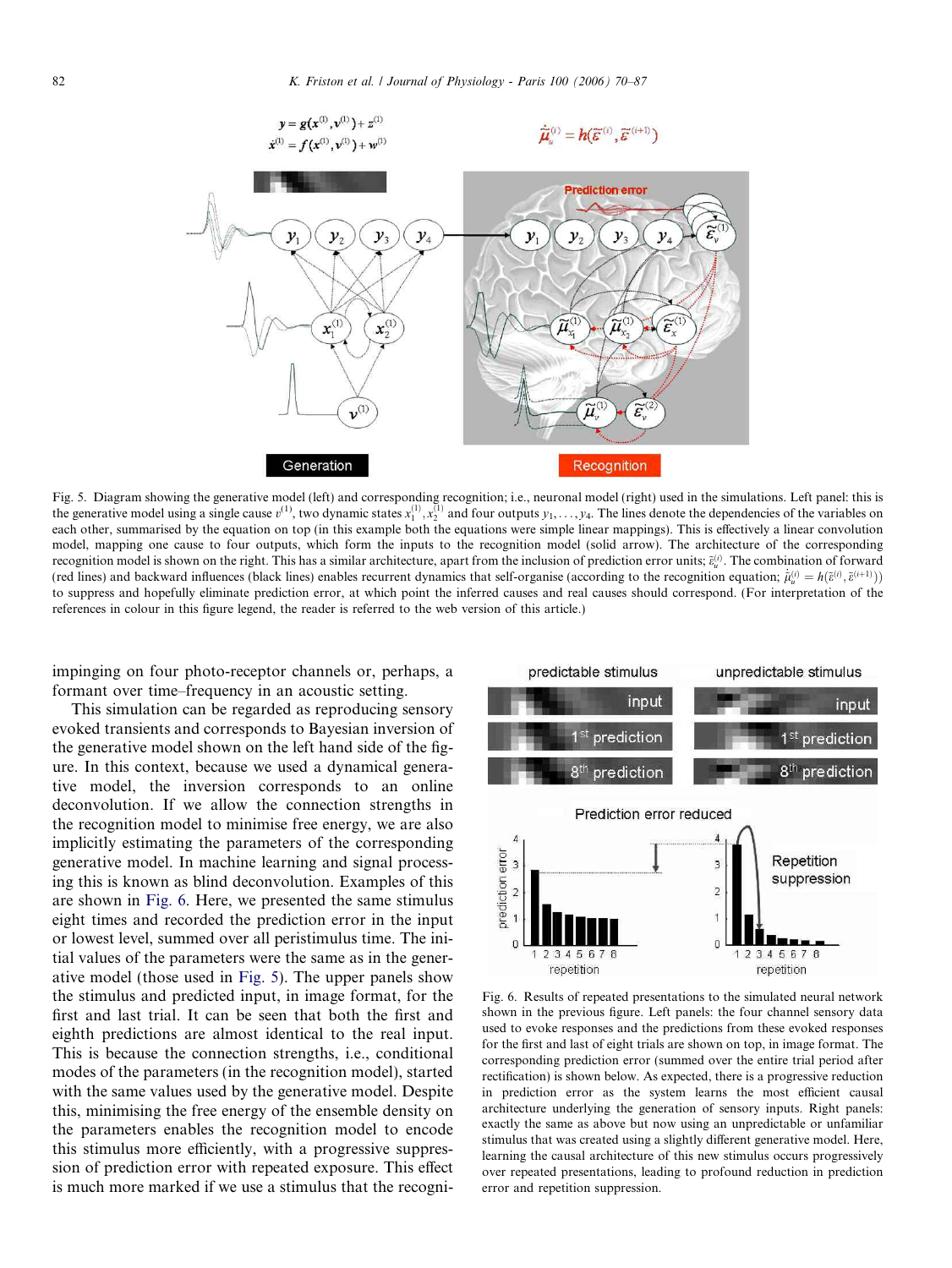tion model has not seen before. We produced this stimulus by adding a small random number to the parameters of the generative model. At the first presentation, the recognition model tries to perceive the input in terms of what it already knows and has experienced. In this case a prolonged version of the expected stimulus. This produces a large prediction error. By the eighth presentation, changes in the parameters enable it to recognise and predict the input almost exactly, with a profound suppression of prediction error with each repetition of the input. Note that the suppression of prediction error is more dramatic for the unpredicted stimulus; this is because more is learned during repeated exposure.

# *10.2. Repetition suppression*

This simple simulation shows a ubiquitous and generic aspect of free energy minimisation schemes and indeed real brain responses; namely repetition suppression. This phenomenon describes the reduction or suppression in evoked responses on repeated presentation of stimuli. This can be seen in many contexts, ranging from the mismatch negativity in EEG research (Näätänen, 2003) to fMRI examples of face processing (see Henson et al., 2000 and Fig. 7).



Fig. 7. A summary of the results of an fMRI experiment reported in Henson et al., 2000. The upper panel shows responses to visually presented faces for the first presentation (blue) and the second presentation (red). This is a nice example of repetition suppression as measured using fMRI. The inserts show voxels that were significantly activated by all faces (red) and those that showed significant repetition suppression in the fusiform cortex (blue). (For interpretation of the references in colour in this figure legend, the reader is referred to the web version of this article.)

The phenomenon that we will focus on is the difference between the prediction errors elicited by the familiar or predictable stimulus, relative to that elicited by the unpredictable stimulus. A strong prediction of the free energy formulation is that unpredictable or incoherent stimuli will evoke a much greater prediction error than familiar or coherent stimuli. Furthermore, this relative suppression will be mediated by backward connections in the brain that convey the predictions. In the final section, we present an empirical test of this hypothesis, using an fMRI study of visually evoked responses using predictable and unpredictable stimuli (Harrison et al., in press).

## 11. Suppressing free energy in the human brain

There are clearly a vast number of predictions and experiments that follow from the free energy treatment of the previous sections. We have reviewed many of these from the neurophysiological, electrophysiological, psychophysical and imaging neuroscience literature in other papers (e.g., Friston and Price, 2001; Friston, 2003, 2005). In this paper, we focus on a simple but quite enlightening study that was designed to address the role of backward connections in suppressing prediction error, using predictable and unpredictable visual stimuli.

## *11.1. Experimental design and methods*

At its simplest, this experiment can be conceived on measuring visually evoked responses to predictable and unpredictable stimuli, where we hypothesized that the evoked responses in early (lower) visual areas would be reduced for predictable, relative to unpredictable stimuli. The stimuli comprised a sparse grid of visual dots that moved either in a coherent (predictable) or incoherent (unpredictable) fashion. However, simply showing reduced responses to predictable stimuli does not allow us to infer that this reduction is mediated by backward connections. To do this we exploit known anatomical characteristics of connectivity in the visual system to ensure that any effect of coherent motion is mediated by backward connections. We did this by using sparse stimuli that excited retinotopically mapped responses beyond the range of horizontal connections in striate cortex or V1. The classical receptive field of V1 units is about one degree of visual angle (see Fig. 8). On the basis of anatomical studies, horizontal connections in V1 cover about two degrees of visual angle (Angelucci et al., 2002a,b). The separation of the stimuli we employed was about three degrees. Therefore, any component motion of a single dot, that could be predicted by other dots, can only be 'seen' by higher visual areas with larger receptive fields (i.e., V2 or higher). This means that differences, due to predictability, in V1 responses must be mediated by backward connections from V2 or higher. Incoherent and globally coherent sparse stimuli were presented to normal human subjects every second or so while hemodynamic responses were measured using functional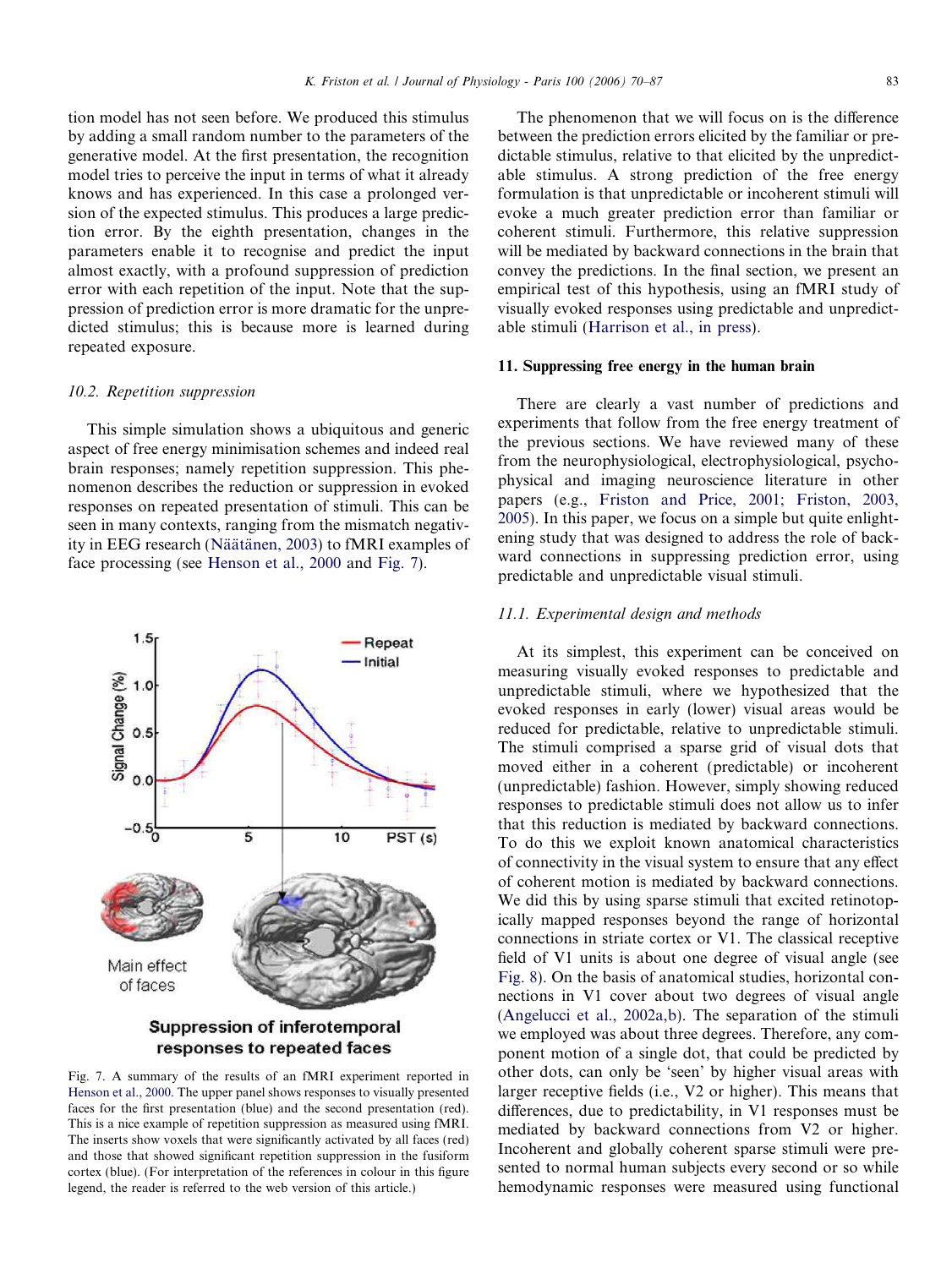

#### Incoherent and unpredictable

Fig. 8. Schematic showing the extent of the classical receptive field, horizontal connections in V1 and the influence of backward connections from V2 and V3. The sparse stimulus arrays, used to excite visual responses, are shown as superimposed dots for incoherent or unpredictable motion (upper) and coherent or predictable motion (lower). The schematic on the right is meant to indicate that coherent motion can only affect V1 responses through backward influences from V2 that has sufficiently large receptive fields. A neuron receives input directly from the stimulus (forward) and additional information from backward connections. The extra-classical receptive field (ECRF) comprises a proximal and a distal surround field whose spatial extent is consistent with the deployment of horizontal and backward connections, respectively (Angelucci et al., 2002a). When using a sparse stimulus, only one dot can fall within the proximal surround field of a V1 neuron. Abbreviations:  $VI = \text{striate cortex}, (E)CRF = (\text{extra})\text{-classical receptive field.}$ 

![](_page_14_Figure_5.jpeg)

![](_page_14_Figure_6.jpeg)

Fig. 9. Results of an fMRI study of twelve subjects comparing visually evoked responses to coherent, relative to incoherent stimuli. Significant decreases are shown on the left in blue and increases on the right in red. The upper panel shows the time course of responses for blocks of incoherent, stationary and coherent stimuli for V1, V2 and V5. These responses were summarized as the first principal eigenvariate of a local sphere placed upon the maxima of the statistical parametric maps shown below. The middle bar charts represent the differences in activity or responses as modelled by a canonical hemodynamic response to coherent relative to incoherent motion. These have arbitrary units. The bars represent 95% confidence intervals. V1; early visual cortex. V5; motion sensitive extra striate cortex. V2; secondary extrastriate cortex. PCG; posterior cingulate cortex. (For interpretation of the references in colour in this figure legend, the reader is referred to the web version of this article.)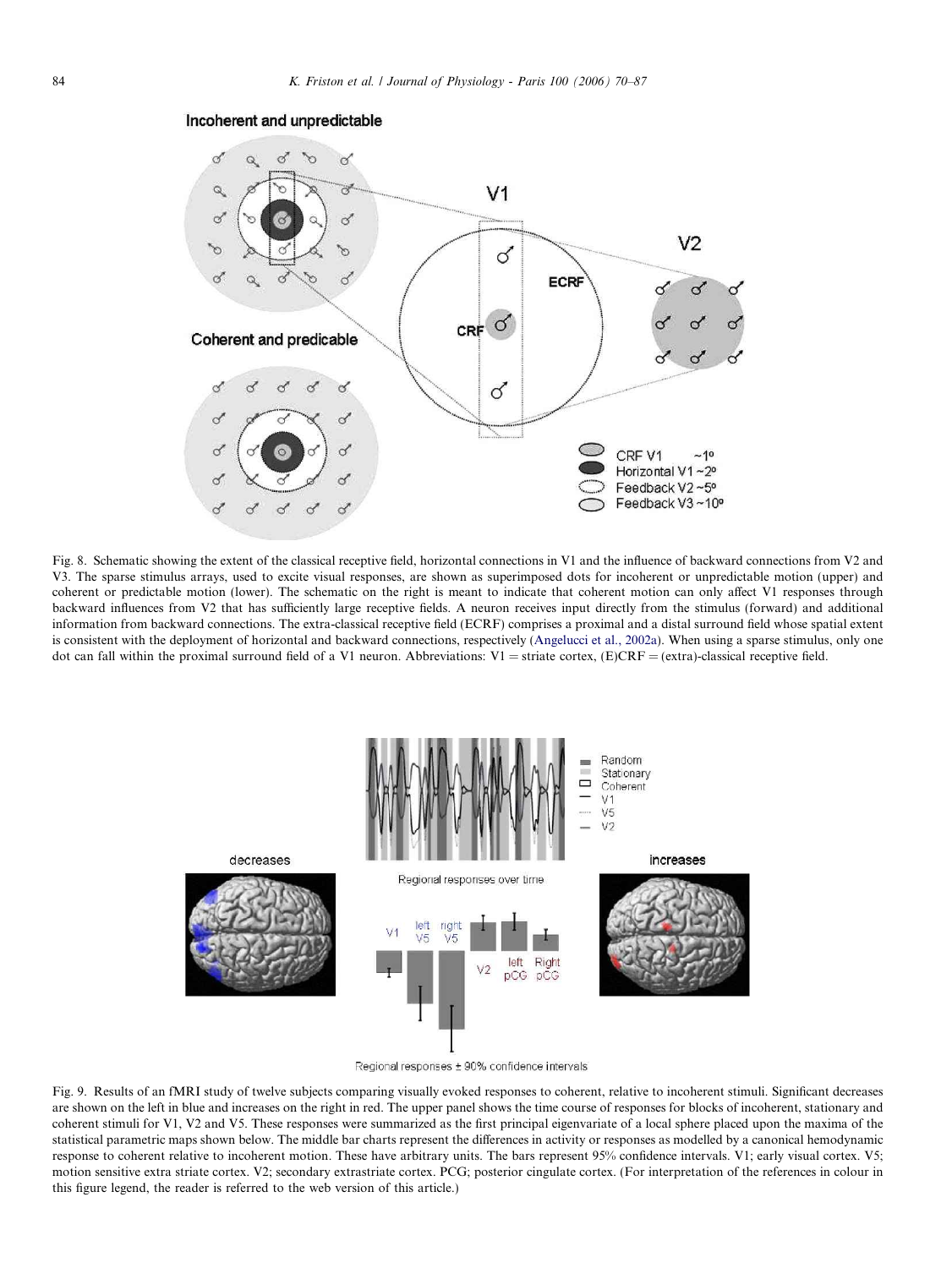magnetic resonance imaging. The data were analysed using conventional statistical parametric mapping. This involved modelling evoked responses with a stimulus function encoding the occurrence of coherent or incoherent stimuli and convolving these with a hemodynamic response function to form regressors for a general linear model. Inferences about differential responses between coherent and incoherent stimuli were assessed using a single-sample *t*-test over subjects, on appropriate contrasts from each subject. The results of this random effects analysis are shown in Fig. 9.

# *11.2. Results*

As predicted, there were profound reductions in visually evoked responses to predictable, relative to incoherent, visual stimuli in V1. Interestingly, these decreases were also seen in V5, bilaterally. The time course of hemodynamic activity for a single subject is shown in the upper panel for V1, V2 and V5. This graphic also shows the estimated responses to control stimuli that did not move. Again, as predicted, enhanced responses to unpredictable stimuli was seen at the first level that the receptive fields could encompass more than one dot. This was in area V2. This may reflect the activity of deep pyramidal cells encoding global motion subtended by multiple dots. It is interesting to note that V5 showed a reduced prediction error, despite the fact that this area is generally thought to be hierarchically higher in the visual cortex than V2. However, extrageniculate pathways can bypass V1 and V2 and provide information directly to V5 which, in some circumstances, may make it behave like a hierarchically low area. This is consistent with the short-latency responses of V5, in relation to V1 (see Nowak and Bullier, 1997).

In summary, this fMRI study confirms our predictions from the theoretical analysis that evoked responses are smaller for predictable, relative to unpredictable stimuli. This is consistent with measured responses reflecting, in large part, prediction error evoked as the sensory cortex self-organises to infer the causes of its geniculate input. Furthermore, by careful design of the stimuli to preclude horizontal interactions among V1 units, we are able to infer that this suppression of prediction error has to be mediated by backward connections from higher cortical areas. This is consistent with the recurrent dynamics entailed by the hierarchical formulation of generative models in the brain and the inversion of these models in accord with the free energy principle.

## 12. Conclusion

In this paper, we have considered the characteristics of biological systems, in relation to non-biological self-organizing and dissipative systems. Biological systems act on the environment and can sample it selectively to avoid phase-transitions that will irreversibly alter their structure. This adaptive exchange can be formalised in terms of free

energy minimisation, in which both the behaviour of the organism and its internal configuration minimise its free energy. This free energy is a function of the ensemble density encoded by the organism's configuration and the sensory data to which it is exposed. Minimisation of free energy occurs through action-dependent changes in sensory input and the ensemble density implied by internal changes. Systems that fail to maintain a low free energy will encounter phase-transitions as their relationship to the environment changes. It is therefore necessary, if not sufficient, for biological systems to minimise their free energy.

This free energy is not a thermodynamic free energy but a free energy formulated in terms of information theoretic quantities. The free energy principle discussed here is not a consequence of thermodynamics but arises from population dynamics and selection. Put simply, systems with a low free energy will be selected over systems with a higher free energy. The free energy rests on a specification of a generative model, which is entailed by the organism's structure. Identifying this model enables one to predict how a system will change if it conforms to the free energy principle. For the brain, a plausible model is a hierarchical dynamic system in which neural activity encodes the conditional modes of environmental states and its connectivity encodes the causal context in which these states evolve. Bayesian inversion of this model, to infer the causes of sensory input, is a natural consequence of minimising free energy or, under simplifying assumptions, the suppression of prediction error. We concluded with a simple but compelling experiment that showed the relative suppression of prediction error, in the context of predictable stimuli, is indeed mediated by backward connections in the brain as predicted by a free energy descent scheme.

The ideas presented in this paper have a deep history; starting with the notions of neuronal energy described by Helmholtz (1860) and covering ideas like analysis by synthesis (Neisser, 1967) and more recent formulations like Bayesian inversion and predictive coding (e.g., Ballard et al., 1983; Mumford, 1992; Dayan et al., 1995; Rao and Ballard, 1998). The specific contribution of this paper is to provide a general formulation of the free energy principle to cover both action and perception. Furthermore, this formulation can be used to connect constructs from machine learning and statistical physics with selectionist ideas from theoretical biology.

#### Acknowledgements

The Wellcome Trust funded this work. We would like to express our greatest thanks to Marcia Bennett for preparing this manuscript.

## Appendix A. The conditional covariances

Under the Laplace approximation, the variational density assumes a Gaussian form  $q_i = N(\mu_i, \Sigma_i)$  with variational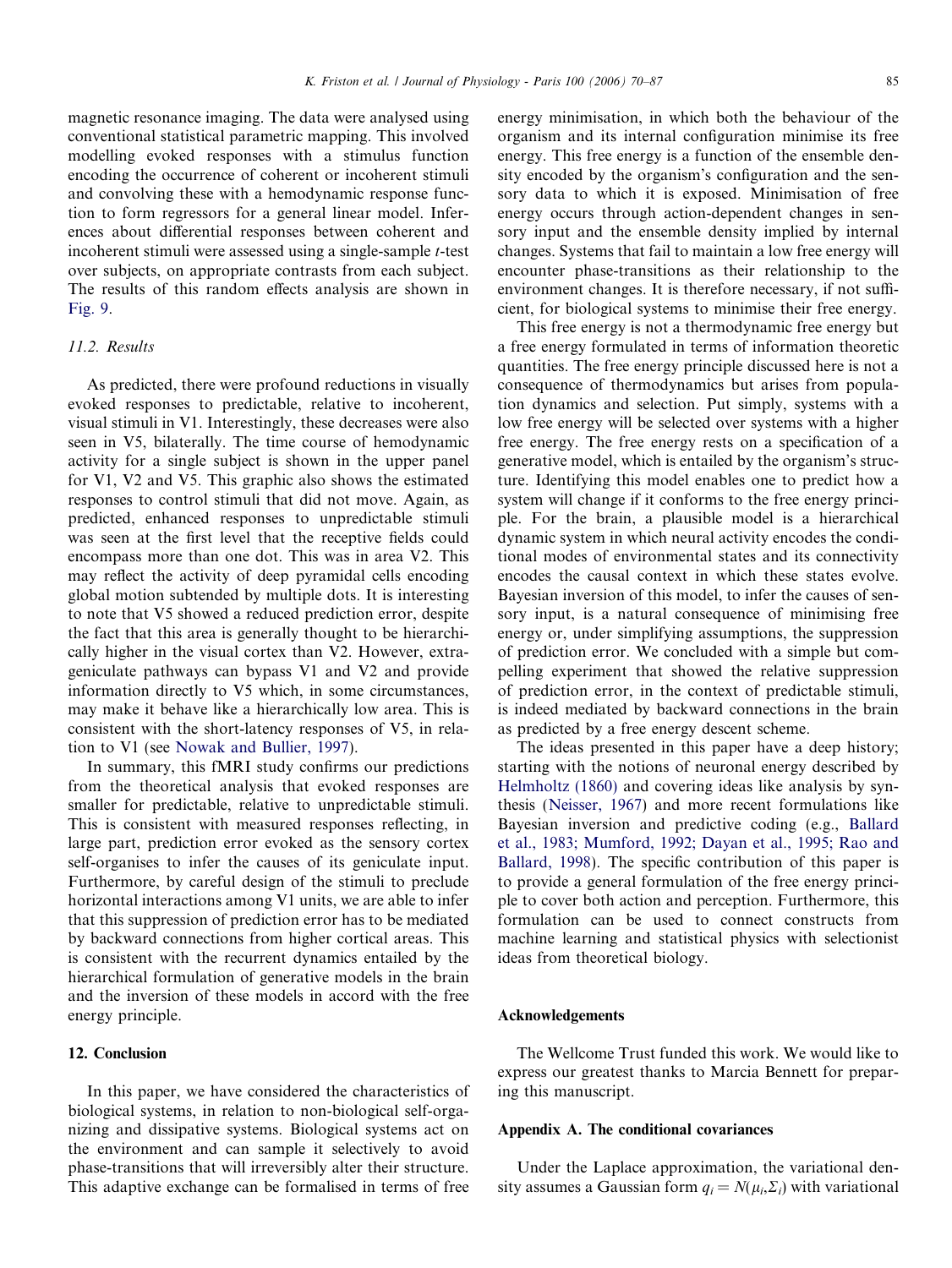$$
F = L(\mu) + \frac{1}{2} \sum_{i} (U_i + \ln |\Sigma_i| + p_i \ln 2\pi e)
$$
  
\n
$$
U_i = tr(\Sigma_i \partial^2 L(\mu) / \partial \vartheta_i \partial \vartheta_i)
$$
  
\n
$$
L(\vartheta) = \ln p(\tilde{y}, \vartheta)
$$
  
\n
$$
I(\vartheta_i) = L(\vartheta_i, \mu_i) + \frac{1}{2} \sum_{j \neq i} U_j
$$
\n(A.1)

 $p_i$  is the number of parameters in the *i*th set. The conditional covariances obtain as an analytic function of the modes by differentiating the free energy and solving for zero

$$
\partial F/\partial \Sigma_i = \frac{1}{2} \partial^2 L(\mu) / \partial \vartheta_i \partial \vartheta_i + \frac{1}{2} \Sigma_i^{-1} = 0
$$
  

$$
\Rightarrow \Sigma_i^{-1} = -\partial^2 L(\mu) / \partial \vartheta_i \partial \vartheta_i
$$
 (A.2)

This solution for the conditional covariances does not depend on the mean-field approximation but only on the Laplace approximation. See Friston et al. (in press) for more details.

#### Appendix B. Dynamic models

Here we consider the functional form of the generative density for hierarchical dynamic models of the sort descried in Eq. (10). To simplify things, we will deal with a single level and generalise to multiple levels later

$$
y = g(x, v) + z
$$
  
\n
$$
\dot{x} = f(x, v) + w
$$
\n(A.3)

The continuous non-linear functions  $f(x, v)$  and  $g(x, v)$  of states are parameterised by  $\vartheta_{\theta}$ . Stochastic innovations  $z(t)$ are assumed to be analytic such that the covariance of  $\tilde{z} = z, z', z'', \dots$  is well defined in generalised coordinates; similarly for random fluctuations in the states,  $\tilde{w}$ . Under local linearity assumptions, the generalised motion  $\tilde{y}$  is given by

$$
y = g(x, v) + z \qquad x' = f(x, v) + w
$$
  
\n
$$
\dot{y} = g_x x' + g_v v' + z' \qquad x'' = f_x x' + f_v v' + w'
$$
  
\n
$$
\ddot{y} = g_x x'' + g_v v'' + z'' \qquad x''' = f_x x'' + f_v v'' + w''
$$
  
\n
$$
\vdots \qquad \qquad \vdots
$$
  
\n(A.4)

This model induces a variational density  $q(\vartheta_u, t)$  on the generalised causes  $\vartheta_u = \tilde{x}, \tilde{v}$ . The second set of equations prescribes dynamics by coupling low and high-order motion of  $x(t)$ , which confers memory on the system. Gaussian assumptions about the fluctuations furnish the functional form of the likelihood  $p(\tilde{y}|\theta) = N(\tilde{g}, \Pi_z^{-1})$ , where  $\tilde{g}$  and  $\tilde{f}$ comprise the generalised predictions

$$
g = g(x, v) \t f = f(x, v)
$$
  
\n
$$
g' = g_x x' + g_v v' \t f' = f_x x' + f_v v'
$$
  
\n
$$
g'' = g_x x'' + g_v v'' \t f'' = f_x x'' + f_v v''
$$
  
\n
$$
\vdots \t \vdots
$$
  
\n(A.5)

 $\Pi(\vartheta_{\gamma})_z$  is the precision (i.e., inverse covariance) of  $\tilde{z}$  that controls its amplitude and roughness. Similarly, Gaussian assumptions about fluctuations in the states allow us to express the prior  $p(\vartheta_u) = p(\tilde{x}|\tilde{v})p(\tilde{v})$  in terms of predicted motion, where  $p(\tilde{x}|\tilde{v}) = N(\tilde{f}, \Pi_w^{-1})$  and  $\Pi(\vartheta_v)_w$  is the precision of  $\tilde{w}$ . We now have now the functional form of the likelihood and priors and implicitly the generative model.

Adding hierarchical levels, with  $y = v^{(0)}$  gives Eq. (10)

$$
v^{(i-1)} = g(x^{(i)}, v^{(i)}) + z^{(i)}
$$
  
\n
$$
\dot{x}^{(i)} = f(x^{(i)}, v^{(i)}) + w^{(i)}
$$
\n(A.6)

These induce empirical priors on the states that lend the generative density a Markov form, through independence assumptions (Kass and Steffey, 1989) about the random fluctuations in different levels

$$
p(\tilde{y}, \vartheta) = p(\tilde{y}|\vartheta_u^{(1)})p(\vartheta_u^{(1)}|\vartheta_u^{(2)}) \cdots p(\tilde{v}^{(m)})
$$
  
\n
$$
p(\vartheta_u^{(i-1)}|\vartheta_u^{(i)}) = p(\tilde{x}^{(i-1)}|\tilde{v}^{(i-1)})p(\tilde{v}^{(i-1)}|\vartheta_u^{(i)})
$$
  
\n
$$
p(\tilde{x}^{(i)}|\tilde{v}^{(i)}) = N(\tilde{f}^{(i)}, \Pi_w^{(i)-1})
$$
  
\n
$$
p(\tilde{v}^{(i-1)}|\vartheta_u^{(i)}) = N(\tilde{g}^{(i)}, \Pi_z^{(i)-1})
$$
\n(A.7)

The prediction  $\tilde{g}(\vartheta_u^{(i)}, \vartheta_\theta^{(i)})$  plays the role of a prior expectation on  $\tilde{v}^{(i-1)}$  and its prior precision is estimated empirically as  $\Pi(\vartheta_{\gamma}^{(i)})_v$ ; hence empirical Bayes (Efron and Morris, 1973); similarly for the hidden states. In short, a hierarchical form endows a model with the ability to construct its own priors. This feature is central to many inference and estimation procedures ranging from mixed-effects analyses in classical covariance component analysis to automatic relevance determination. See Friston et al., in press for a fuller discussion of static models.

#### References

- Angelucci, A., Levitt, J.B., Walton, E.J., Hupe, J.M., Bullier, J., Lund, J.S., 2002a. Circuits for local and global signal integration in primary visual cortex. J. Neurosci. 22, 8633–8646.
- Angelucci, A., Levitt, J.B., Lund, J.S., 2002b. Anatomical origins of the classical receptive field and modulatory surround field of single neurons in macaque visual cortical area V1. Prog. Brain Res. 136, 373–388.
- Ashby, W.R., 1947. Principles of the self-organising dynamic system. J. Gen. Psychol. 37, 125–128.
- Ballard, D.H., Hinton, G.E., Sejnowski, T.J., 1983. Parallel visual computation. Nature 306, 21–26.
- Dayan, P., Hinton, G.E., Neal, R.M., 1995. The Helmholtz machine. Neural Comput. 7, 889–904.
- DeFelipe, J., Alonso-Nanclares, L., Arellano, J.I., 2002. Microstructure of the neocortex: comparative aspects. J. Neurocytol. 31, 299–316.
- Dempster, A.P., Laird, N.M., Rubin, D.B., 1977. Maximum likelihood from incomplete data via the EM algorithm. J. Roy. Stat. Soc. Ser. B 39, 1–38.